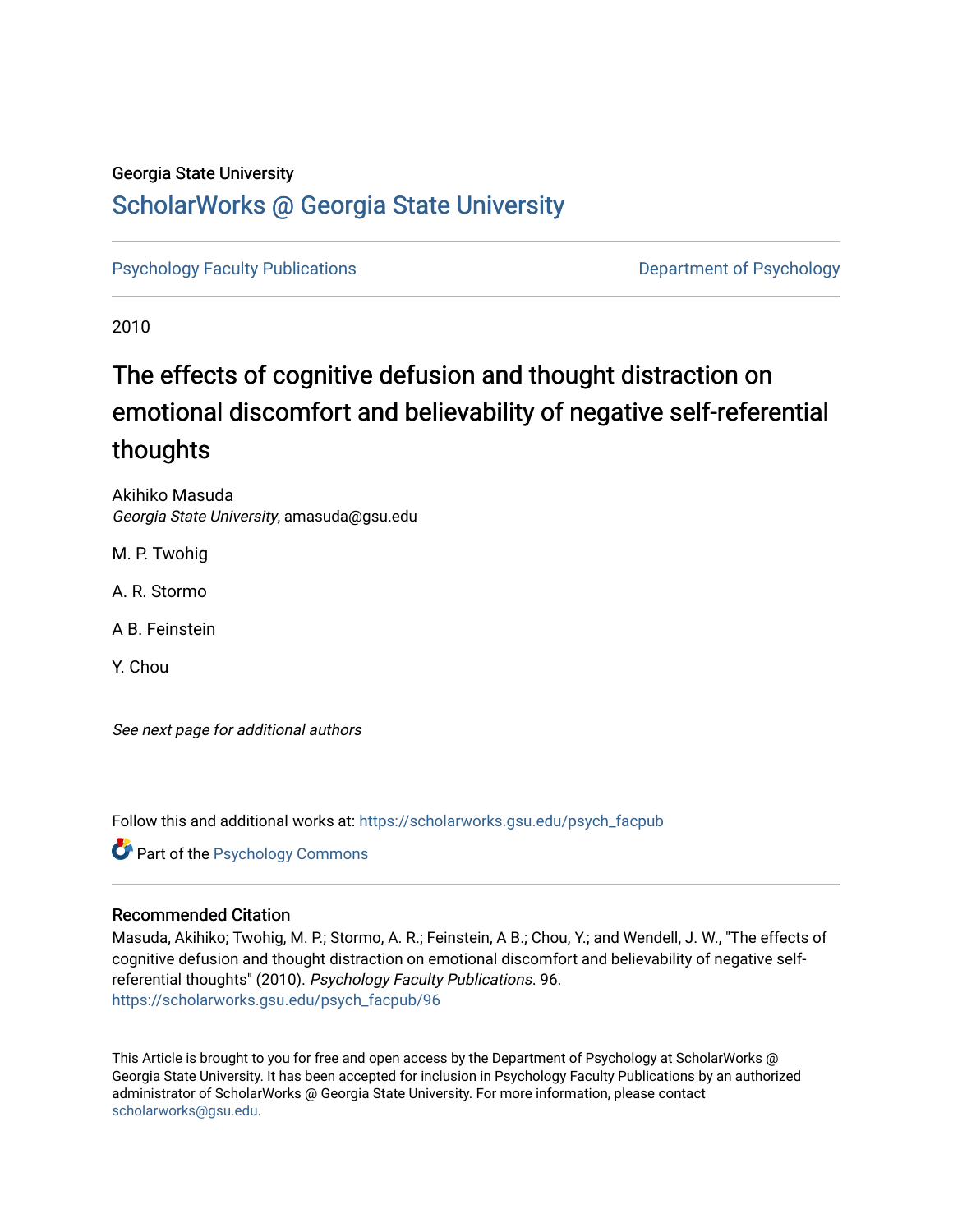# Authors

Akihiko Masuda, M. P. Twohig, A. R. Stormo, A B. Feinstein, Y. Chou, and J. W. Wendell

This article is available at ScholarWorks @ Georgia State University: [https://scholarworks.gsu.edu/psych\\_facpub/96](https://scholarworks.gsu.edu/psych_facpub/96)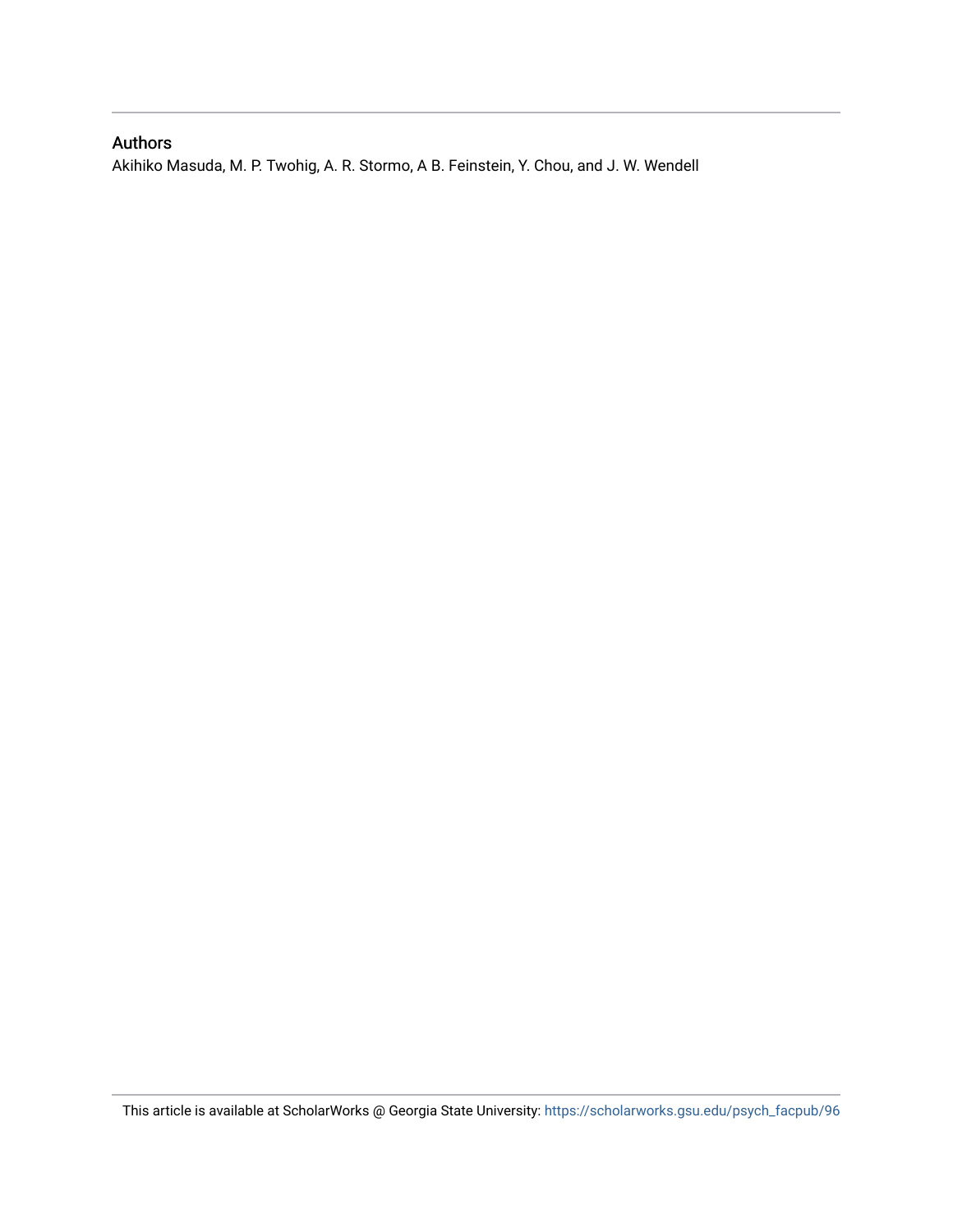# **The paper is accepted for publication in**  *Journal of Behavior Therapy and Experimental Psychiatry*

Running head: COGNITIVE DEFUSION

The Effects of Cognitive Defusion and Thought Distraction on Emotional Discomfort

and Believability of Negative Self-Referential Thoughts

Akihiko Masuda\*׳\*\*

Georgia State University

Michael P. Twohig

Utah State University

Analia R. Stormo, Amanda B. Feinstein, Ying-Yi Chou, & Johanna W. Wendell

Georgia State University

\*Address editorial correspondence to: Aki Masuda

Department of Psychology Georgia State University P.O. Box 5010 Atlanta, GA 30302-5010 Phone: (404) 413-6298 Fax: (404) 413-6207 *2TU*[psyaxm@langate.gsu.edu](mailto:psyaxm@langate.gsu.edu)*U2T*

\*\*A copy of the complete intervention manual is available from the first author.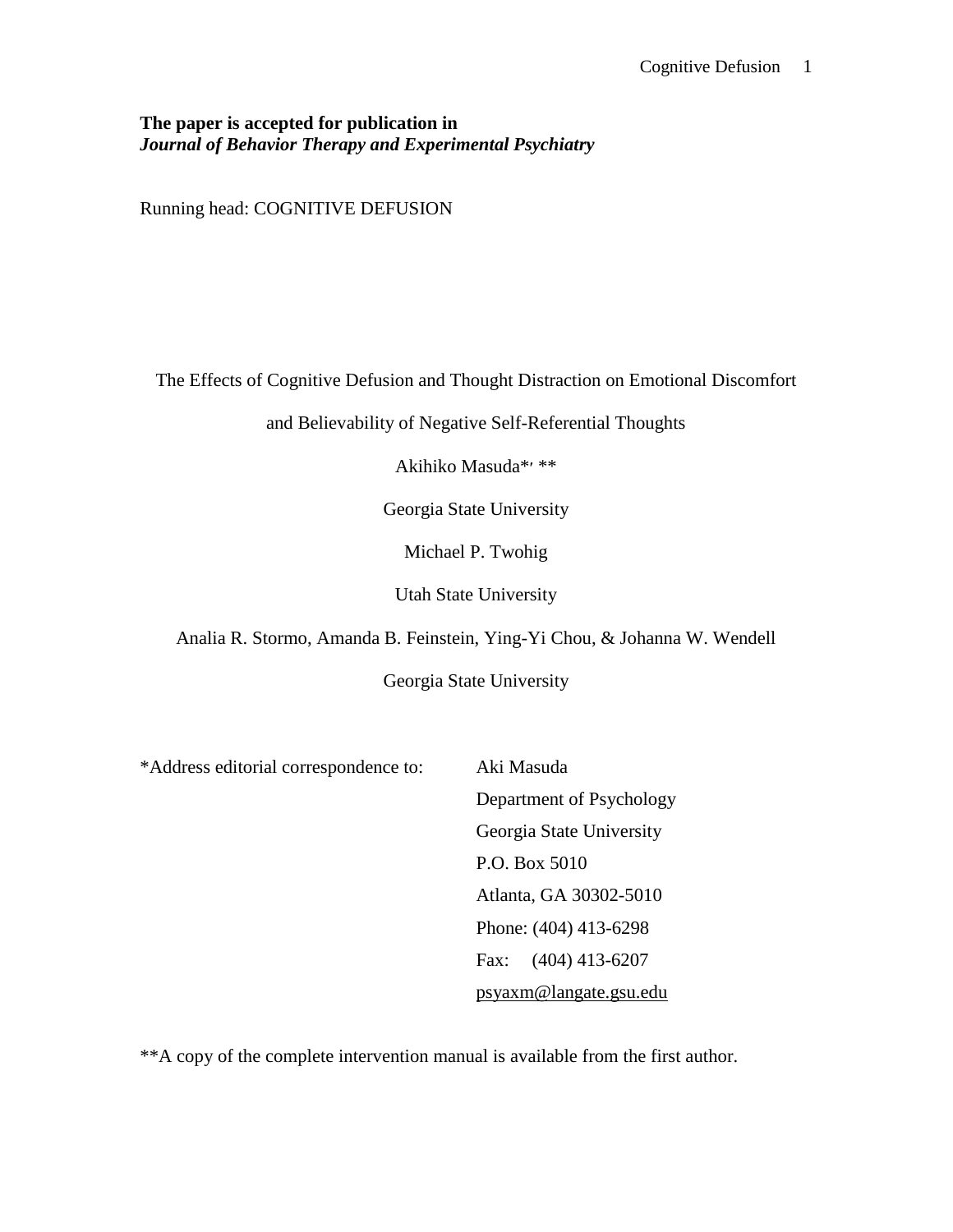#### Abstract

Previous research has shown that rapid vocal repetition of a one-word version of negative self-referential thought reduces the stimulus functions (e.g., emotional discomfort and believability) associated with that thought. The present study compares the effects of that defusion strategy with thought distraction and distraction-based experimental control tasks on a negative self-referential thought. Non-clinical undergraduates were randomly assigned to one of three protocols. The cognitive defusion condition reduced the emotional discomfort and believability of negative self-referential thoughts significantly greater than comparison conditions. Favorable results were also found for the defusion technique with participants with elevated depressive symptoms.

Key Words: acceptance; Acceptance and Commitment Therapy; believability; cognitive defusion; emotional discomfort; mindfulness; self-referential thoughts; thought distraction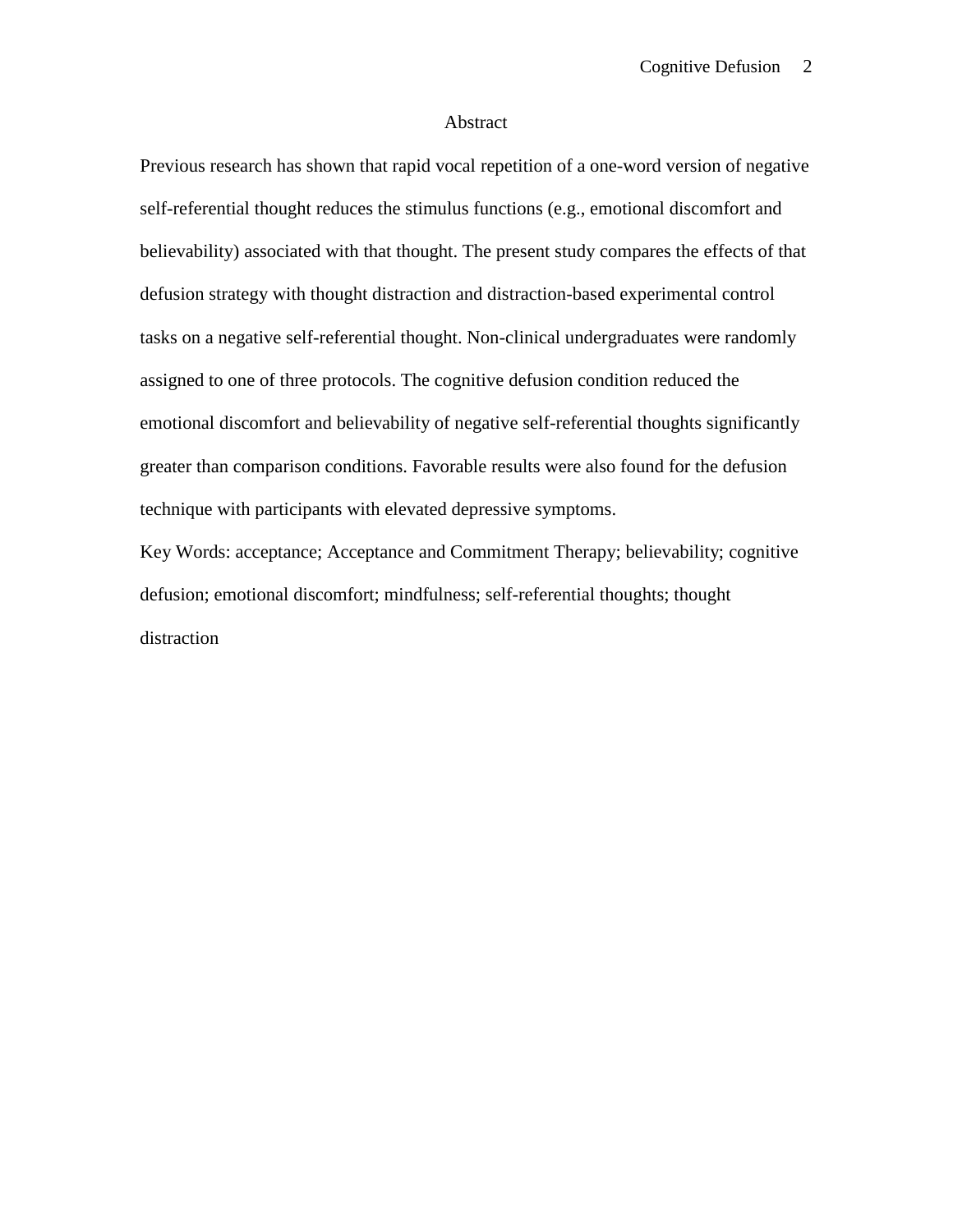1. Introduction

In recent years, acceptance- and mindfulness-based interventions (see Hayes, Follette, & Linehan, 2004) have been widely discussed and studied in the field of cognitive behavior therapy (CBT). As a group, these therapies generally focus more on the functional effects of private events (e.g., thoughts, feelings, physiological sensations, memories) than on content and frequency of these events in understanding and treating psychopathology (e.g., Fisher & Wells, 2005; Linehan, 1993; Segal, Teasdale, & Williams, 2004). An example of these interventions is Acceptance and Commitment Therapy (ACT) (Hayes, Strosahl, & Wilson, 1999).

ACT includes various techniques to change the *function* of private events in order to promote psychological health (e.g., Hayes, Luoma, Bond, Masuda, & Lillis, 2006). One set of techniques used particularly for this purpose are *cognitive defusion* strategies (see Luoma & Hayes, 2009). Cognitive defusion is roughly conceptualized as altering the literal meaning and behavior-regulatory function of private events without necessarily altering the form, frequency, or situational sensitivity of these events (Blackledge, 2007). In ACT, defusion techniques are often employed in contexts where clients are excessively entangled or *fused* with their private events, such as negative self-referential thought (e.g., "I am depressed"; " $I$ " = "depression").

Control-based strategies, such as avoidance, thought suppression, and distraction are conventional coping methods for unwanted private events (Hayes, Wilson, Gifford, Follette, & Strosahl, 1996). Research has shown that these strategies, which directly target the form and frequency of unwanted private events, may be ineffective and potentially paradoxical (e.g., Eifert & Heffner, 2003; Gutiérrez, Luciano, Rodríguez, &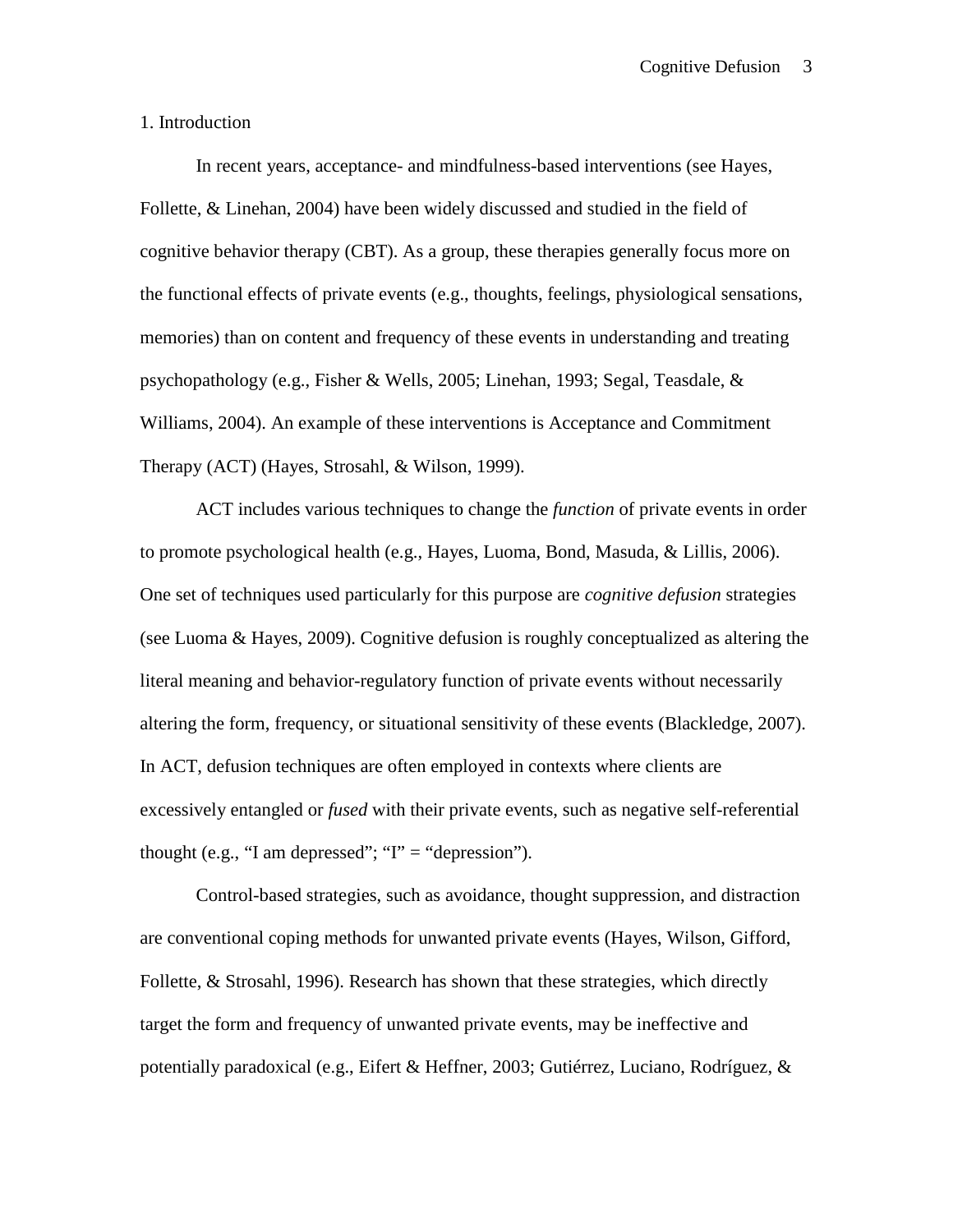Fink, 2004). Among these, the iatrogenic effect is especially clear in the case of suppression methods (e.g., Feldner, Zvolensky, Eifert, & Spira, 2003; Levitt, Brown, Orsillo, & Barlow, 2004; Marcks & Woods, 2007). For example, in a study by Marcks and Woods, 2005 participants instructed to suppress their personally relevant intrusive thoughts were found to report difficulty in doing so and increased distress after suppression attempt. For this reason, ACT aims at strengthening the process of cognitive defusion for difficult private events, instead of employing control-based coping strategies.

Several focused studies have investigated the effects of specific cognitive defusion techniques on negative self-referential thoughts (e.g., Healy et al., 2008; Masuda, Hayes, Sackett, & Twohig, 2004; Masuda et al., 2009). One study investigated the effects of a commonly used cognitive defusion technique, "I am having a thought that…" (Healy et al., 2008). The study suggests that negative self-referential statements (e.g., "my life is pointless") when presented in the defused format (e.g., "I am having a thought that my life is pointless") can decrease the emotional discomfort associated with that statement and increase willingness to be exposed to these statements.

Another study examined the effects of rapid vocal repetition of a one-word version of a negative self-referential thought—another commonly used defusion technique (Masuda et al., 2004). This technique is derived from the observation that when a word is rapidly repeated out loud, the context required for the word to have its literal meaning is altered, and the literal meaning of the word disappears (Titchener, 1910). In the study, the defusion protocol consisted of a defusion rationale, training, and 30-second rapid vocal repetition of a one-word version of the negative self-referential thought. The defusion condition was compared to a distraction-based experimental control task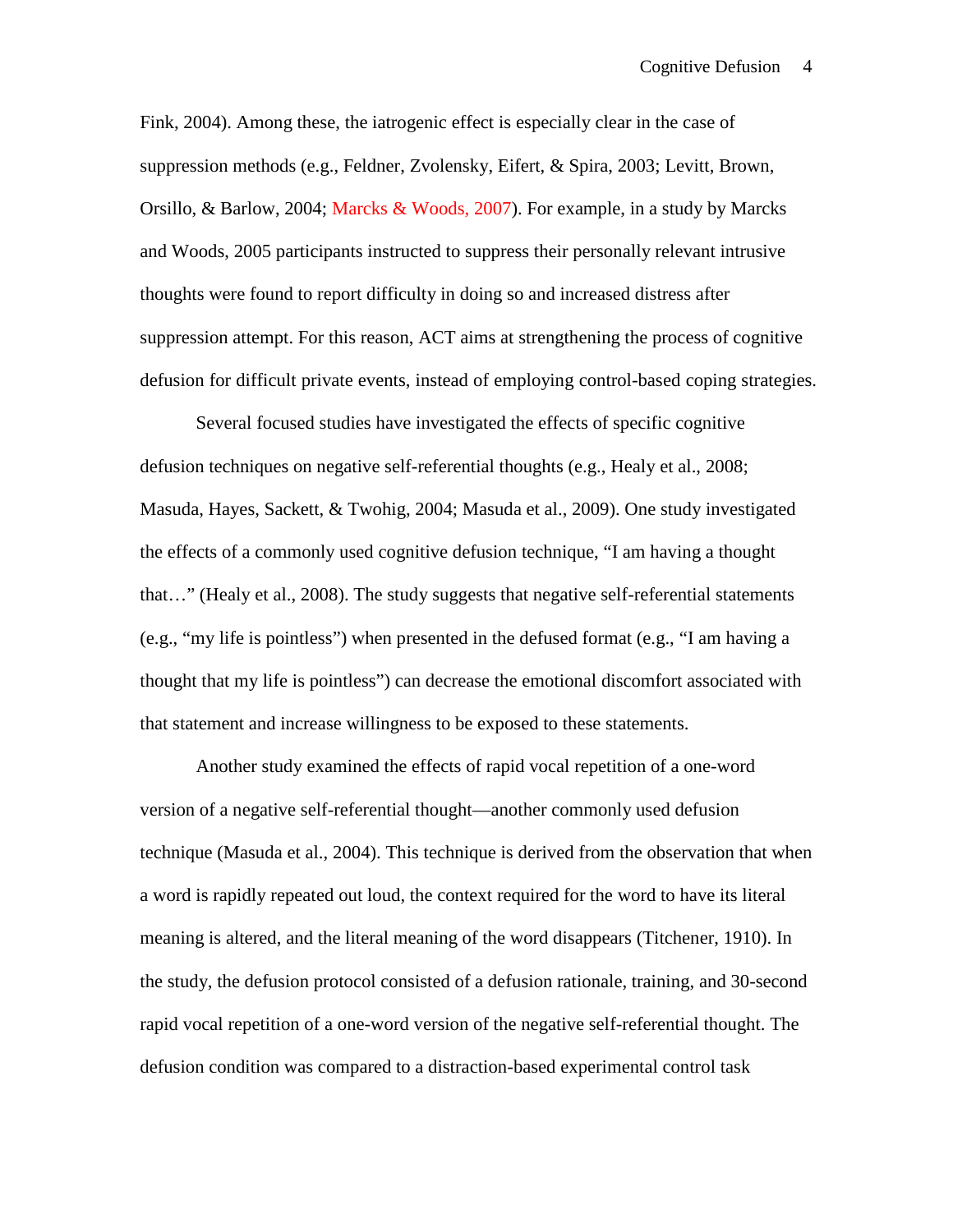(reading an article on Japan) and thought control task. Primary dependent variables were reductions in emotional discomfort and believability of the self-referential negative thoughts. Results revealed that the defusion condition decreased the stimulus functions (i.e., emotional discomfort and believability) associated with these thoughts more so than comparison conditions across all participants.

A subsequent group parametric study examined whether the *duration* of one-word thought repetition systematically altered the impact of this defusion strategy (Masuda et al., 2009). The reduction of emotional discomfort was found to bottom out after 3 to 10 seconds of rapid repetition, whereas the maximum reduction of believability occurred after 20 to 30 seconds of repetition. These findings additionally suggest that the actual experiential exercise of rapid thought repetition is crucial for altering the stimulus function of negative self-referential thoughts, and that emotional discomfort and believability may be distinctive functional aspects of cognitive events.

While interesting and encouraging, previous studies did not clearly reveal the relative effects of rapid thought repetition. Although the original defusion study (Masuda et al., 2004) reported the superiority of the defusion condition to comparison conditions, multiple treatment interference likely occurred because each participant in the study received multiple interventions. Additionally, the thought-control condition in the study was employed for controlling gross demand characteristics. The subsequent parametric study (Masuda et al., 2009) did not compare the defusion protocol with an active comparison condition, either.

Additionally, the effects of this cognitive defusion technique have not been examined in clinical or sub-clinical samples. To date, there are several focused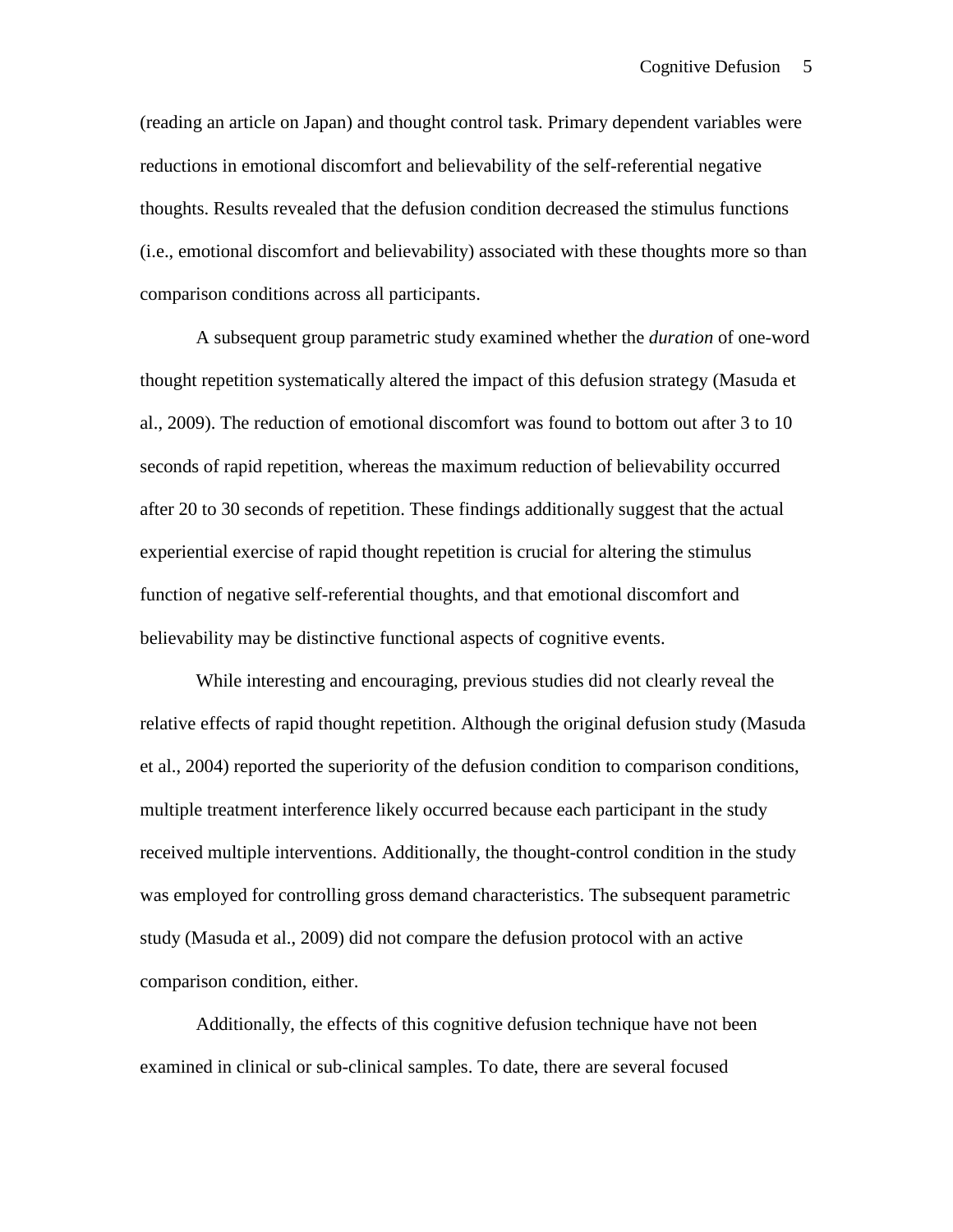experimental studies reporting the positive effects of an acceptance-based emotion regulation strategy in clinical samples with emotional disorders (Campbell-Sills, Barlow, Brown, & Hofmann, 2006; Liverant, Brown, Barlow, & Roemer, 2008). These results are relevant to the present study in part because the acceptance-based strategy shares aims with defusion strategies (i.e., changes in the stimulus function of aversive private events). Given the lack of empirical evidence, it is worthwhile to investigate the effects of defusion using a subgroup from a non-clinical sample, such as non-clinical college undergraduates who report elevated psychological symptoms.

As a response to these emerging questions, the present study investigates the relative impact of the cognitive defusion technique (i.e., rapid thought repetition) on a self-referential negative thought, as compared to a thought distraction strategy. The present study had several methodological and conceptual advantages over previous defusion studies (Masuda et al., 2004; Masuda et al., 2009). The study employed a group design format in order to reduce extraneous variables, such as multiple treatment interference, and it more clearly identified the active comparison condition. The thought distraction strategy, which is roughly defined as an effort of selectively attending to an emotionally less distressing event or situation (Gross, 1998), was selected as the active comparison condition for several reasons. First, a distraction technique is a defined control strategy (e.g., McCaul & Malott, 1984) that appears theoretically distinct from cognitive defusion because of its primary focus on reducing the *frequency* of an unwanted private event by shifting attention away from it. Second, distraction can be an appropriate *active* comparison condition because it has been found effective in some contexts, especially in the situations of mildly and moderately aversive events (e.g.,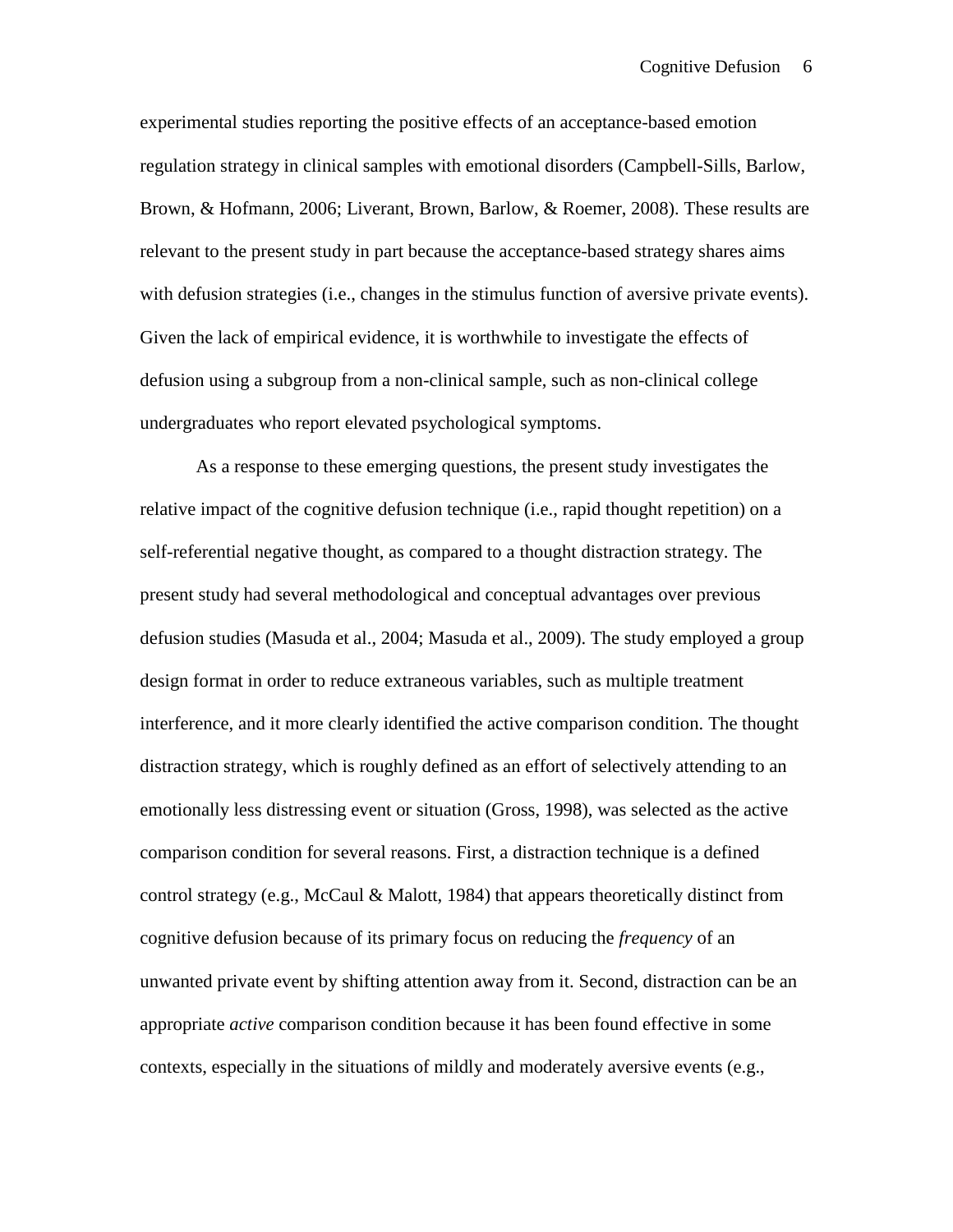Gutiérrez et al., 2004). Finally, the distraction-based experimental control condition (e.g., reading an article about Japan) was also added to the study as a control group in order to control non-specific factors. Based on previous research findings (e.g., Gutiérrez et al. Masuda et al., 2004; Masuda et al., 2009), it was hypothesized that the cognitive defusion condition would reduce the emotional discomfort and believability of negative selfreferential thoughts greater than the comparison conditions. It was further predicted that positive effects of cognitive defusion also would be seen among participants who reported "elevated depressive symptoms."

# 2. Method

# *2.1. Participants and Settings*

The study was conducted at a large public 4-year university in Georgia. Participants were 132 students (77%,  $n_{Female} = 102$ ) recruited from undergraduate psychology courses through a web-based research participant pool. The age of the participants ranged from 17-60 years ( $M = 20.91$ ,  $SD = 6.96$ ). The ethnic composition of the sample was diverse with 39% ( $n = 50$ ) identifying as "European American," 33% ( $n =$ 43) identifying as "African American," 14% (*n* = 19) identifying as "Asian American/Pacific Islander American," 9% (*n* = 11) identifying as "Hispanic American," and 5%  $(n = 7)$  identifying as "other" or "bicultural."

#### *2.2. Demographic and Screening Form*

Following the consent procedure, participants completed a demographic form and the BDI-II. The demographic variables included gender, age, and ethnicity.

2.2.1. *Beck Depression Inventory II*.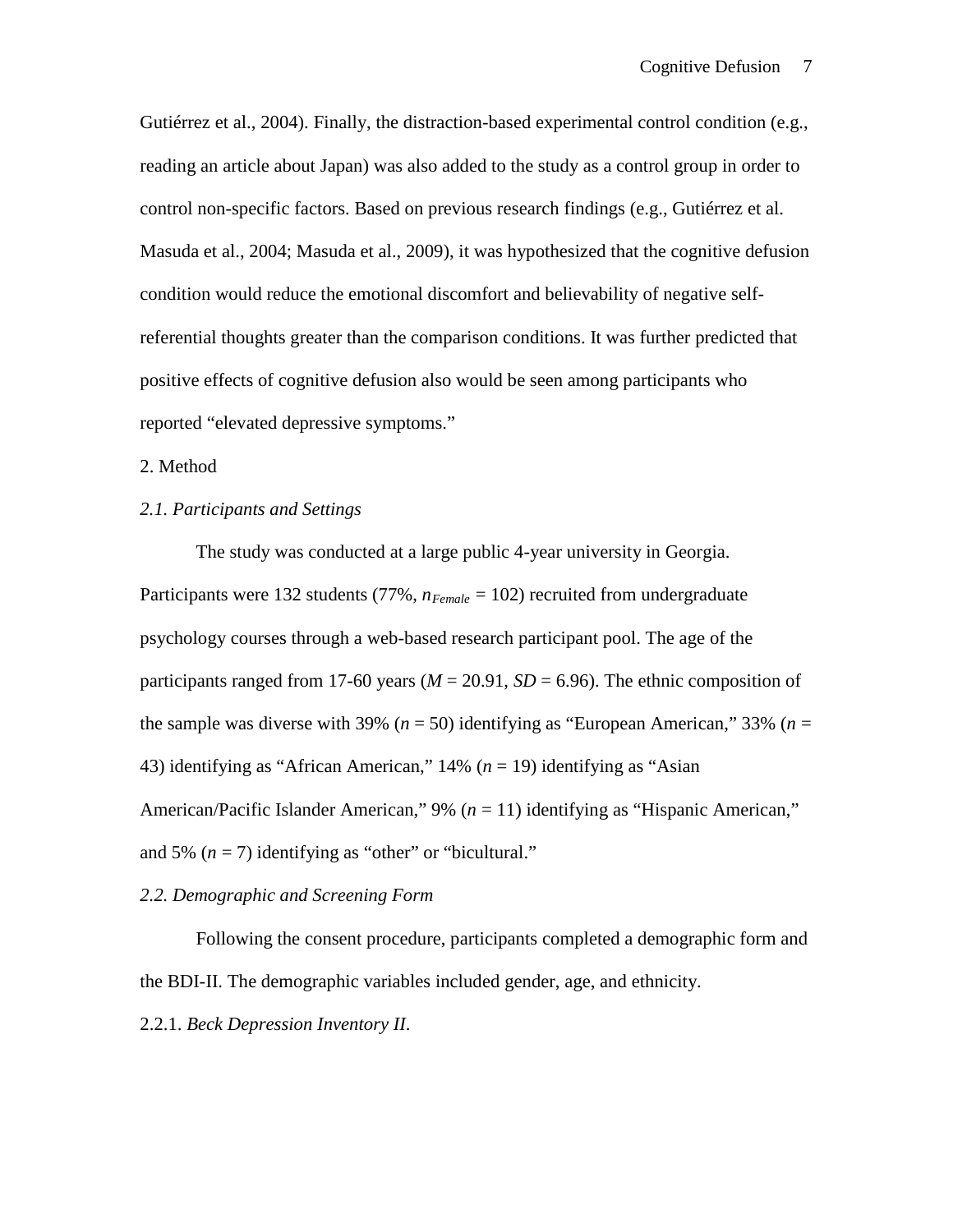The Beck Depression Inventory-II (BDI-II) (Beck, Steer, & Brown, 1996) is often used as a screening form for general psychological functioning. The measure appeared to be particularly relevant because of the link between negative self-referential thoughts (the dependent variables of the study) and depression (the event measured by the BDI-II). The BDI-II is a 21-item self-report questionnaire that is designed to assess recent depressive symptoms. Each item is rated using a 4-point severity scale, ranging from 0 to 3. The total score ranges from 0 to 63 with greater scores suggesting greater depressive symptoms. The BDI-II has shown good test-retest reliability  $(r = .93)$  and has demonstrated a high correlation with the original BDI (*r* = .93, Beck et al, 1996). In the present study, the mean BDI-II score was used as the cutoff for selecting a sub-sample of participants with elevated depressive symptoms.

#### *2.3. Thought Selection and Assessment*

Following completion of the demographic form and the BDI-II, thought selection and assessment was conducted. Thought selection and assessment were administered by research investigators who were trained by the first author. The procedure and instruction of the thought selection and procedure was closely scripted. The participant was given an assessment form and orally instructed to generate one negative self-referential thought that had entered the participant's mind repeatedly and regularly and that had been found particularly disturbing and believable (e.g., "I am not pretty"). Participants were then asked to restate the thought in one word (e.g., "ugly"). The degree of emotional discomfort and the believability of the thought were assessed using a 100-mm Likertstyle visual analog scale before and immediately after the intervention. Responses ranged from 0 (not at all uncomfortable) to 100 (very uncomfortable) for the discomfort scale,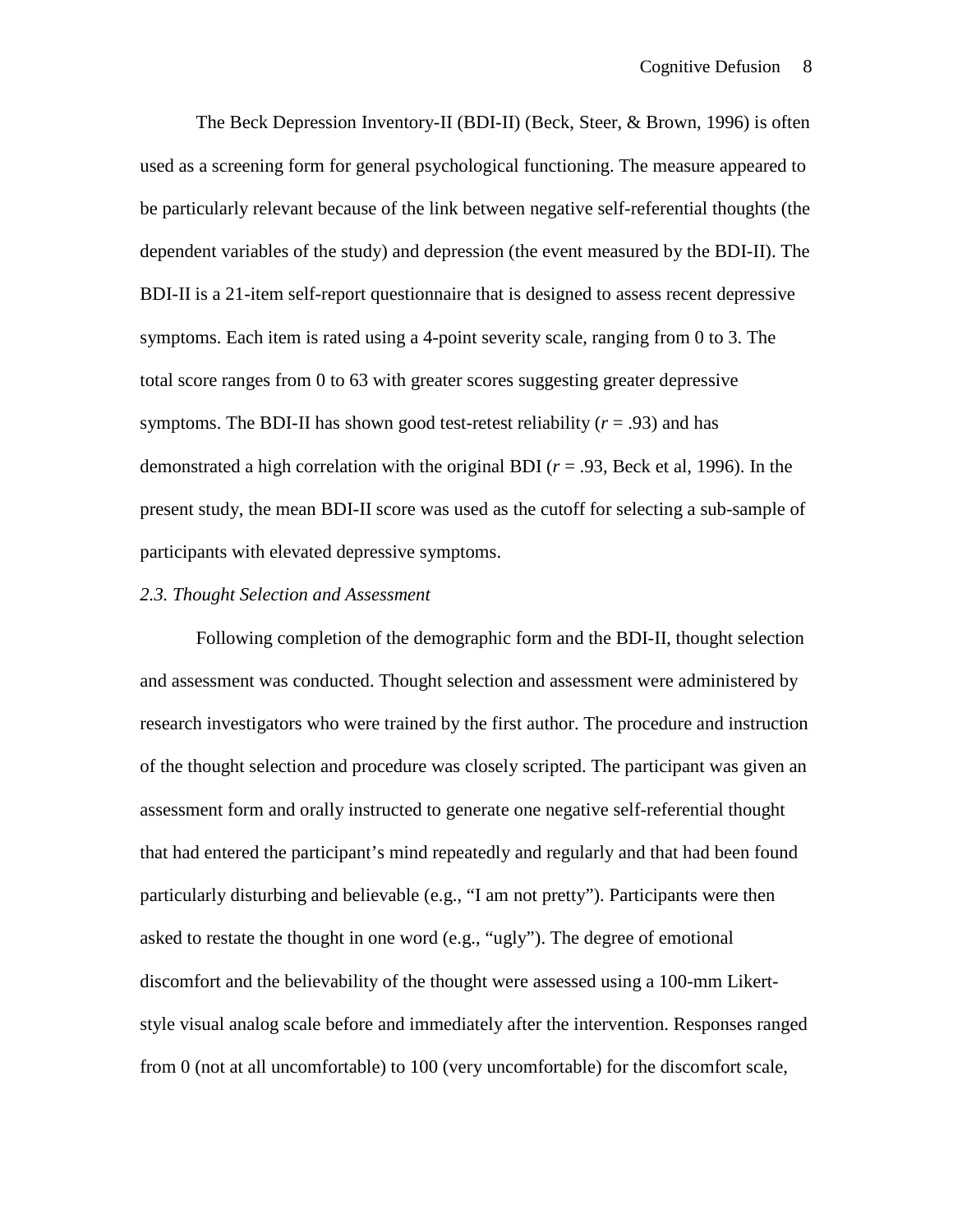and from 0 (not at all believable) to 100 (very believable) for the believability scale. If participants could not come up with a thought that was above 50 on the discomfort or 50 on believability scales, they were prompted to identify another negative self-referential thought that was more uncomfortable and believable. Participants, who could not come up with a thought that was above 50 on the discomfort or 50 on believability scales after the prompt, were eliminated in order to fit participants to the purpose of the present investigation. Participants were not informed of the inclusion criteria.

#### *2.4. Procedure*

Participants were randomly assigned to one of three conditions: (a) cognitive defusion, (b) thought distraction, and (c) distraction-based experimental control (control) tasks. All of these intervention conditions were 5 minutes long and closely scripted. Investigators ran participants in all conditions to minimize experimenter effects. Experimenters were trained by the first author who is a licensed clinical psychologist and has extensive research experience. A weekly research meeting was held to ensure adherence to the scripted intervention.

Both active interventions were equal in (a) components, (b) duration (5-minutes), (c) sequence of components, (d) contents of training (e.g., the use of the word "milk" highlighting the use of the assigned strategy), and (e) the number of prompts given during the intervention phase. A distraction-based experimental control condition was added to the current work to control non-specific factors, such as the duration of the contact with the experimenter.

*2.4.1. Cognitive Defusion Condition.*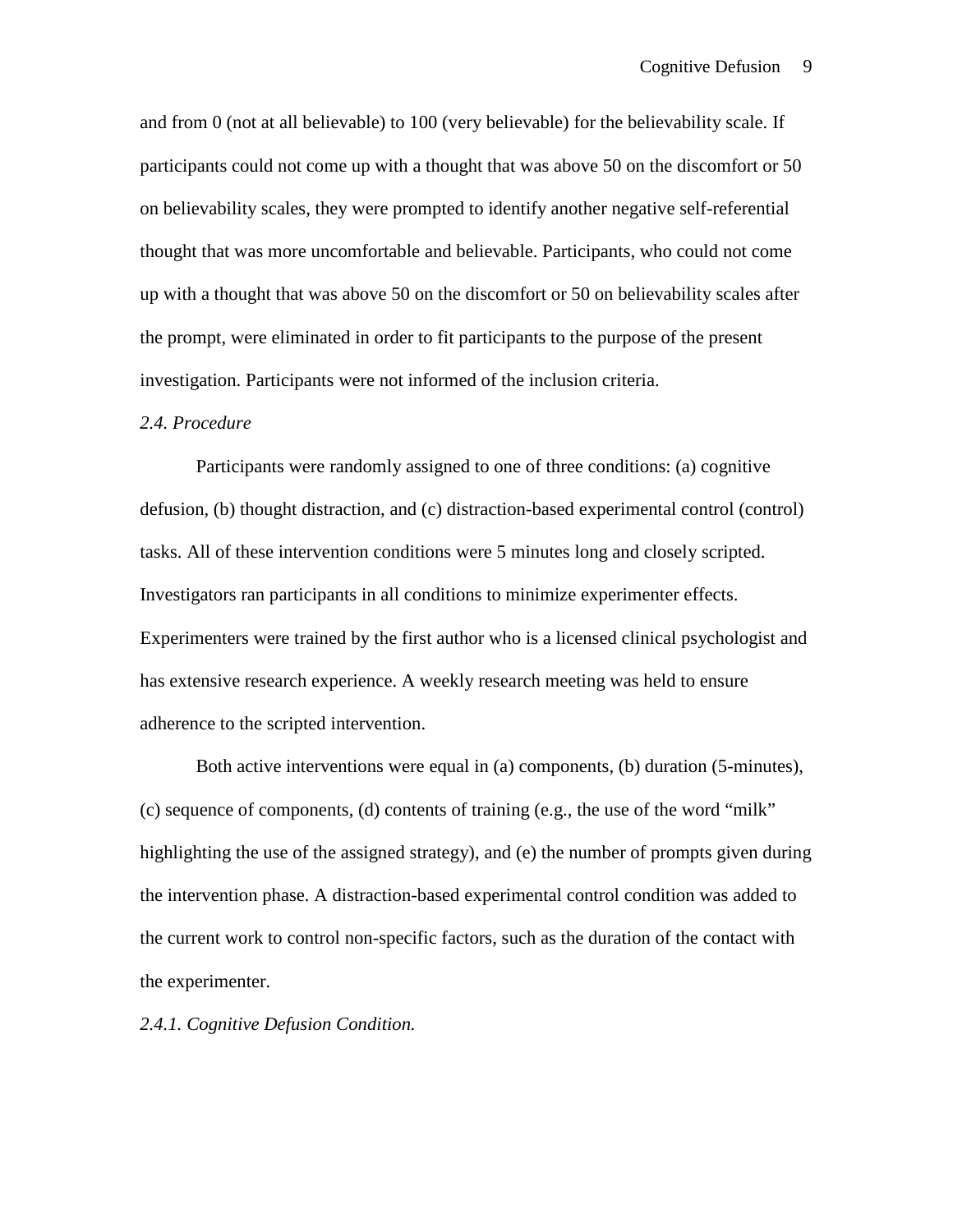The cognitive defusion task consisted of the defusion rationale, defusion training, and a 30-second rapid vocal repetition of the one-word target thought. The rationale and training were drawn from the original ACT book (Hayes et al., 1999). The defusion rationale identified the positive aspects of human verbal behavior (e.g., thinking, language), but also addressed the role of language and thinking in human suffering. The participant was told that a distressing self-referential thought may be relatively automatic and that people often identify themselves with the literal content of their thoughts. To exemplify this, defusion training was introduced where the participant was initially asked to say the word "milk" once and to notice all of its perceptual functions (e.g., "white," "cold," "creamy"). The participant was then instructed to repeat the word "milk" out loud as rapidly as possible for 20 seconds. The participant was told to notice what happens to the perceptual functions during the word repetition. Participants typically reported that the meaning of the word began to disappear, and most participants noted that more direct functions appeared (e.g., "The word milk did not mean anything." "It became just a sound."). The experimenter then suggested that this defusion experience could be applicable to the participant's self-referential negative thought, indicating that negative thoughts are also simply sounds with conventional meanings. The participant was then asked to repeatedly state the one-word self-referential negative thought (e.g., "fat") aloud as fast as possible until informed to stop. The experimenter said, "stop" after 30 seconds passed. As in Masuda et al. (2004), to maintain engagement in this condition, the experimenter provided a verbal prompt (i.e., "faster" and "louder") to the participant after 10 and 20 seconds.

#### *2.4.2. Thought Distraction Condition.*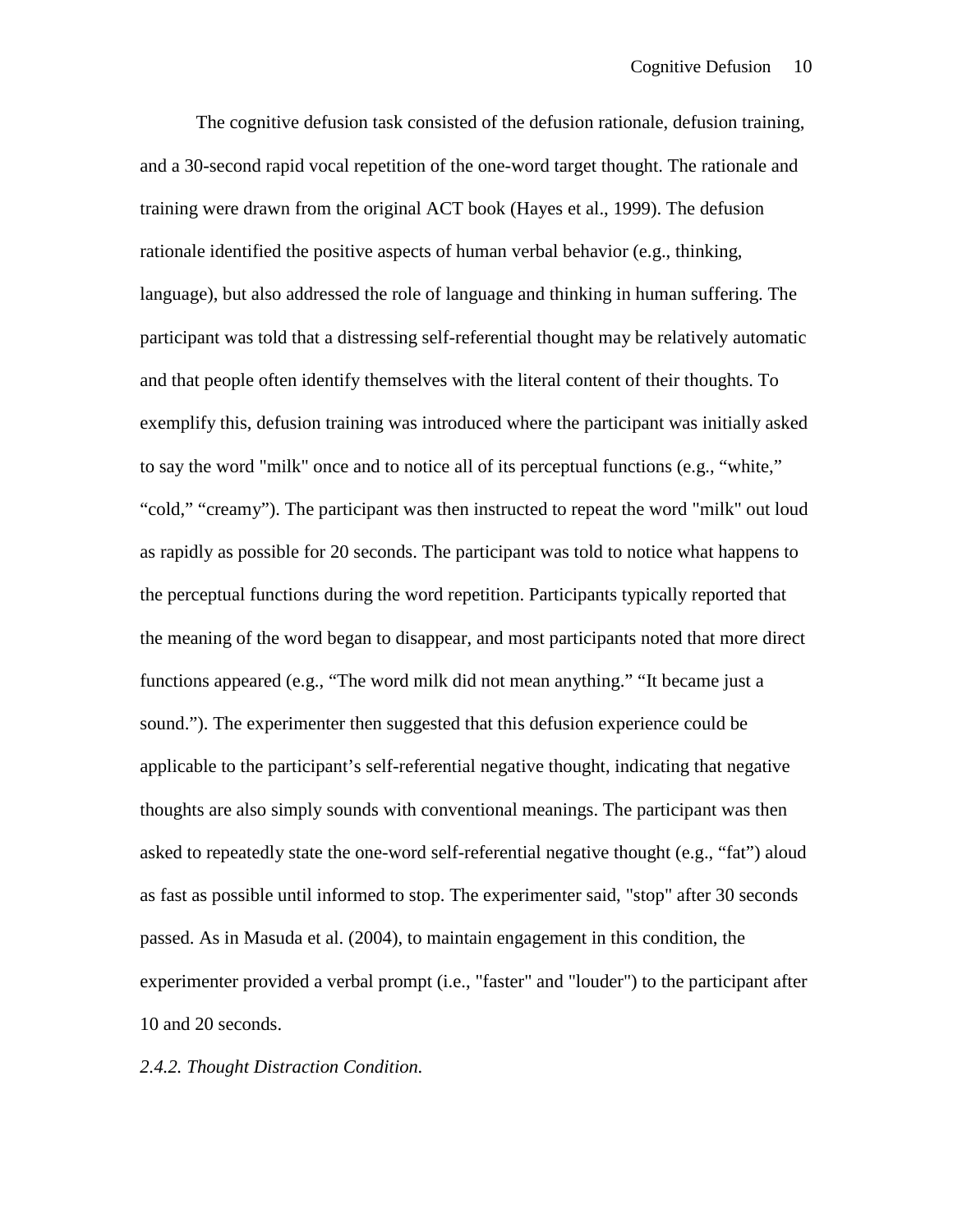The thought distraction condition consisted of a thought distraction rationale, distraction training, and the actual attempt at distracting from the target negative selfreferential thought. The thought distraction condition began with a statement suggesting that cognitions cause and trigger actions and emotions, and that negative thoughts are the source of human suffering, followed by a statement suggesting that distracting oneself from negative thoughts by thinking of something different is a solution. After the brief rationale, the participant received thought distraction training using the word, "milk." Similar to the defusion condition, the participant was asked to say the word "milk" once and to notice all of its perceptual functions (e.g., "white," "cold," "creamy"). Then, the participant was instructed not to think of the word "milk" by thinking of something emotionally neutral or less unpleasant for about 20 seconds. After briefly discussing the usefulness and credibility of the distraction strategy on the word "milk," the experimenter then suggests applying this experience to his or her negative self-referential thought in order to prevent psychological suffering. Prior to the actual use of the thought distraction strategy on the target thought, the participant was first asked to say the one-word version of that thought once to focus on the target thought. The participant was then instructed to distract from the target negative self-referential thought by thinking of something else until the experimenter said "stop." As in the defusion condition, in order to maintain engagement in this condition, the experimenter provided a verbal prompt (i.e., "don't think about it") to the participant after 10 and 20 seconds. The experimenter said "stop" after 30 seconds passed.

Because of the potentially greater variation of actual distraction strategies and the quality of such attempts relative to the cognitive defusion condition, a brief experimental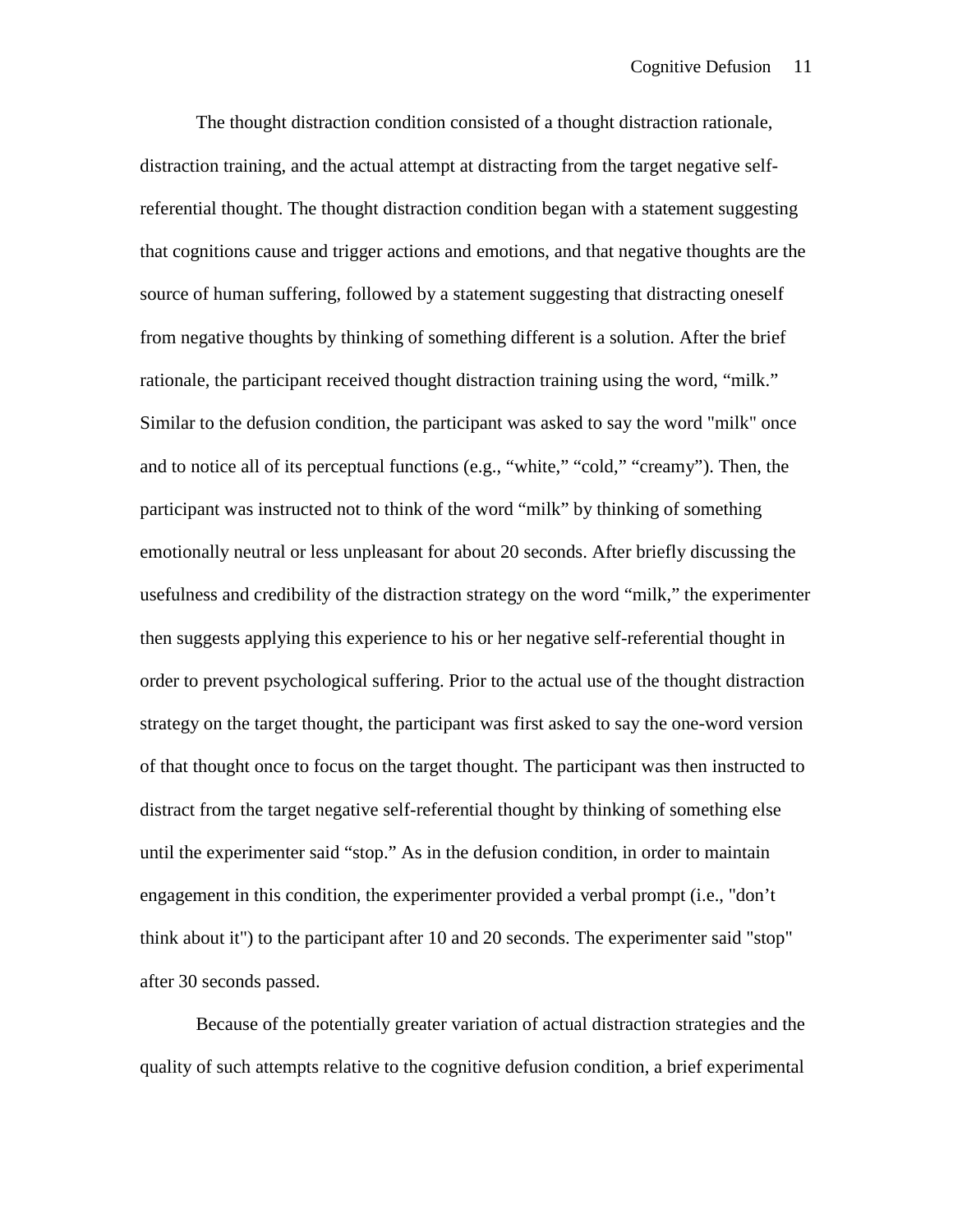manipulation check was conducted for the thought distraction group at post-experiment. Participants were asked what they had tried to think about during distraction, and how successful they were at it using a 3- point scale, ranging from 0 (not being able to do so at all), 1 (somewhat being able to do so), to 2 (being able to do so well). Examples of the distracting thought contents included upcoming pleasant events (e.g., Thanksgiving, a friend's birthday), something neutral, such as thinking about the next scheduled appointment, and stimuli in the experimental room, such as the door or window. Even though the content varied, the attempts fit the conceptualization of thought distraction as an effort of selectively attending to an emotionally less distressing event or situation (Gross, 1998). The average rating was  $1.35$  ( $SD = .66$ ), falling in the range between somewhat able and very well able to distract themselves from the target thoughts.

#### *2.4.3. Distraction-based Experimental Control Condition.*

The experimental control condition (control condition) did not include a rationale. The condition involved reading an emotionally neutral article about Japan (i.e., vacations to the mountains) for 5 minutes.

# 3. Results

#### *3.1. Characteristics of Sample*

The mean score for the 132 participants on the BDI-II, which was used to assess participants' general psychological functioning at pre, was  $9.09$  (*SD* = 7.64). The score fell in the average range of a non-clinical population. Of the 132 participants who were randomly assigned to the cognitive defusion  $(n = 41)$ , thought distraction  $(n = 48)$ , or control condition ( $n = 43$ ), 15 participants (defusion = 5, thought distraction = 6,  $\&$ control = 4) were excluded due to extraneous methodological factors. Specifically, 13 of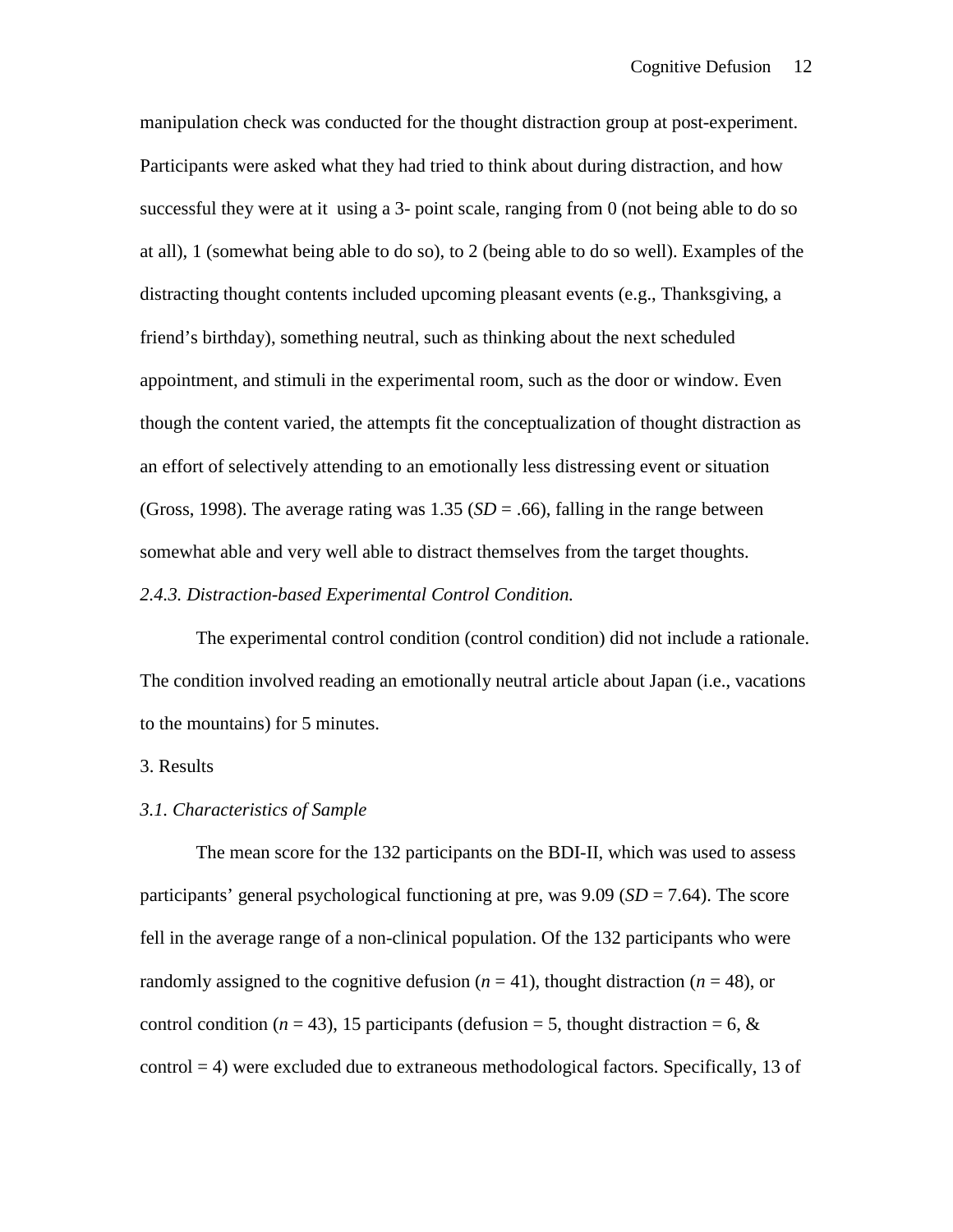these participants were excluded because of difficulty in identifying a negative selfreferential thought or inability to follow instructions. Two participants (one from each active condition) discontinued their participation prior to the completion of assessment because they expressed elevated levels of frustration and became argumentative toward the experimenter. Furthermore, an additional 14 participants (defusion  $=$  5, thought distraction = 4,  $\&$  distraction-based experimental control = 5) were excluded at the time of data analyses because of the inclusion criteria (i.e., 50 or greater in both emotional discomfort and believability at pre-intervention). Results were equivalent when the data of the 14 participants were included in the following data analyses.

As a result, 103 participants with relatively high degrees of emotional discomfort and believability were left for data analyses; cognitive defusion  $(n = 31)$ , thought distraction (*n* = 38), and distraction-based experimental control condition (*n* = 34). Of those, 76% were females ( $n = 78$ ). The age of the participants ranged from 17-60 years  $(M = 21.17, SD = 7.72)$ . The final sample was ethnically diverse with 38%  $(n = 39)$ identifying as "European American," 30% (*n* = 31) identifying as "African American," 17% (*n* = 17) identifying as "Asian/Pacific Islander," 11% (*n* = 11) identifying as "Hispanic American," and 4%  $(n = 4)$  identifying as "other" or "bicultural."

# *3.2. Pre-intervention Group Differences & the Effects of Potential Confounding Factors*

Chi-square testes and ANOVAs revealed that the groups did not differ in the compositions of gender and ethnicity background. BDI-II score, the age of participants, and pre-intervention emotional discomfort and believability  $(p > .10)$ , did not differ significantly by group. Furthermore, results of two 4 (i.e., experimenters) by 2 (i.e., time) repeated measures ANOVAs revealed no main effect of experimenter or interaction of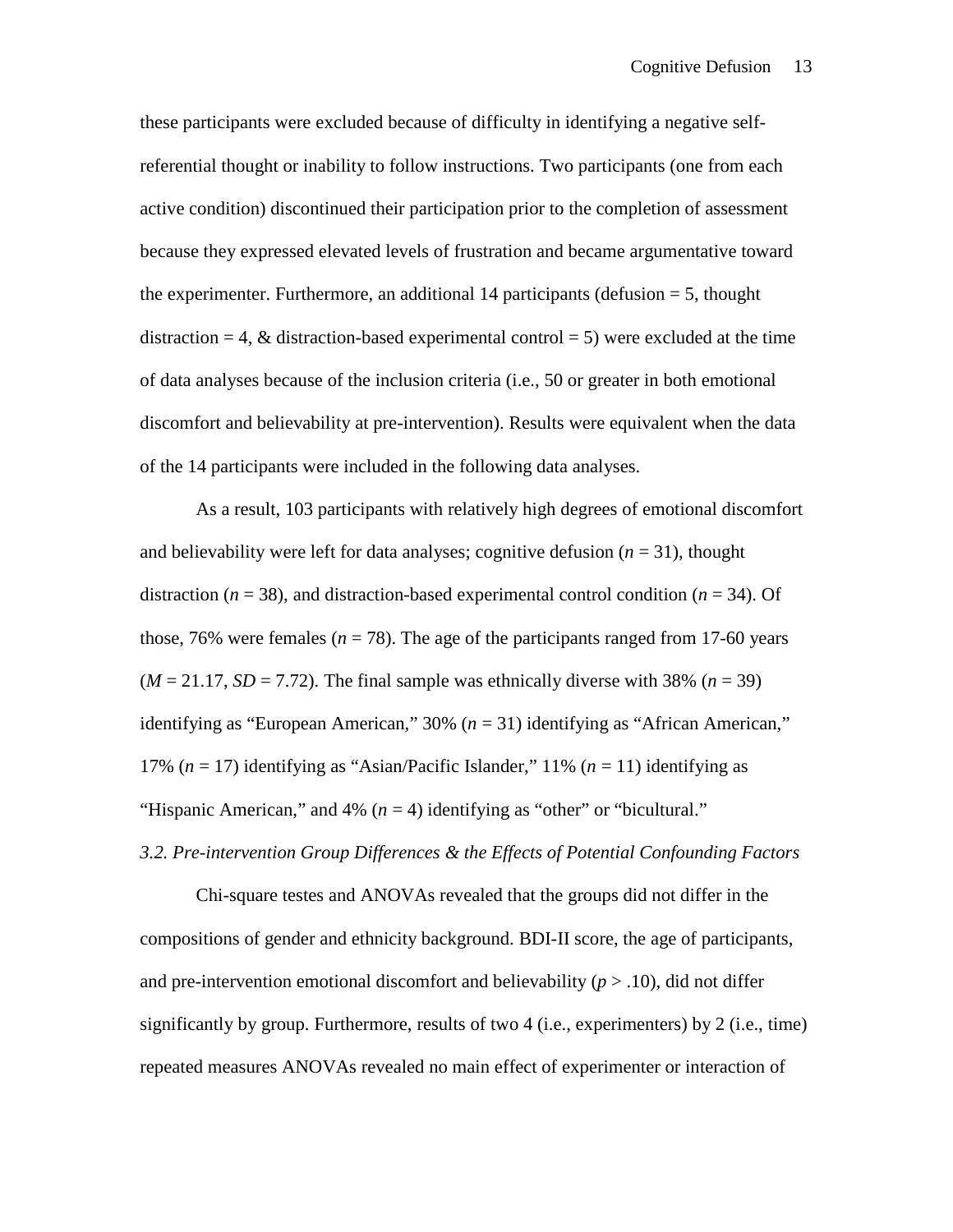time and experimenter in the emotional discomfort or believability of negative selfreferential thoughts,  $Fs < 1.17$ ,  $ps > .32$ .

### *3.3. Effects on Self-Referential Negative Thoughts*

The means, standard deviations, and effect sizes of emotional discomfort and believability scores for all conditions are presented in Table 1. The results for the emotional discomfort and believability of the negative self-referential thoughts were analyzed separately, using two 3 (condition: cognitive defusion, thought distraction, & control condition) by 2 (time: pre- and post-intervention) repeated measure ANOVAs. *3.3.1. Emotional Discomfort.* 

Results showed a main effect for time,  $F(1, 100) = 129.16$ ,  $p < .001$ , and a two way interaction between condition and time,  $F(2, 100) = 5.15$ ,  $p < .01$  (see Figure 1). The interaction was decomposed both by looking at the effects of time across each condition and by looking at the effects of condition at each time point. Emotional discomfort at post-intervention was found to be significantly lower than pre-intervention emotional discomfort across all conditions (*F*'s > 15, *p*s < .001). Pairwise comparisons revealed that at post, the defusion group reported significantly lower levels of emotional discomfort than the thought distraction group ( $p < .05$ ) and distraction-based experimental control group ( $p < .001$ ). The thought distraction group reported significantly lower emotional discomfort than the experimental control group ( $p < .05$ ).

# *3.3.2. Believability.*

Almost identical results were found in the believability of the negative selfreferential thoughts with one exception. In the believability of negative self-referential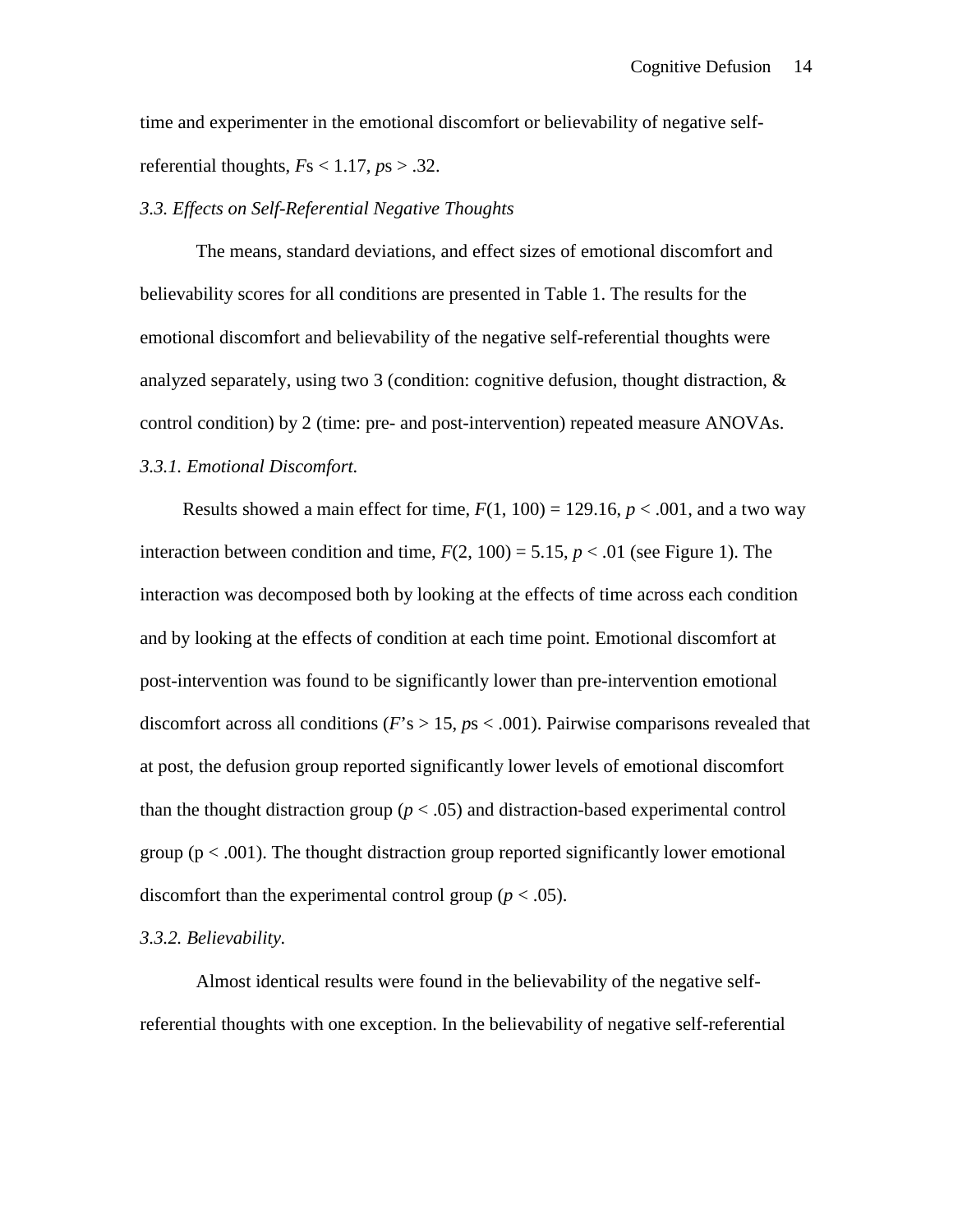thought, no group difference between thought distraction and experimental control groups were found at post-intervention  $(p > .05)$ .

#### *3.4. Effects on Individuals with Elevated Depressive Symptoms*

The mean score of BDI-II in 103 participants was  $9.9$  (*SD* = 8.18). As a result, using the BDI-cut off score of 10, 42 participants were selected as participants with *elevated depressive symptoms*; cognitive defusion ( $n = 14$ ), thought distraction ( $n = 10$ ), and distraction experimental control condition  $(n = 18)$ . An ANOVA revealed that BDI-II score did not significantly differ by group  $(p > .19)$ .

# *3.4.1. Emotional Discomfort.*

The means, standard deviations, and effect sizes of emotional discomfort and believability scores for all conditions among those with elevated depressive symptoms are presented in Table 2. Given a significant group difference of emotional discomfort at pre-intervention, an analysis of covariance (ANCOVA) on post-intervention emotional discomfort, covarying the pre-treatment levels of emotional discomfort was performed. Results revealed the main effect of condition,  $F(2, 38) = 4.73$ ,  $p < .05$ . Pairwise comparisons revealed that the cognitive defusion group had significantly lower emotional discomfort than the experimental control condition  $(p < .01)$  Pairwise comparisons did not reveal other significant group differences.

#### *3.4.2. Believability.*

A 3 (condition: cognitive defusion, thought distraction, & control condition) by 2 (time: pre- and post-intervention) repeated measure ANOVA revealed the main effect for time,  $F(1, 100) = 129.16$ ,  $p < .001$ . Pairwise comparisons revealed a significant reduction of believability at post-treatment as compared to pre-treatment  $(p < .001)$ . The time by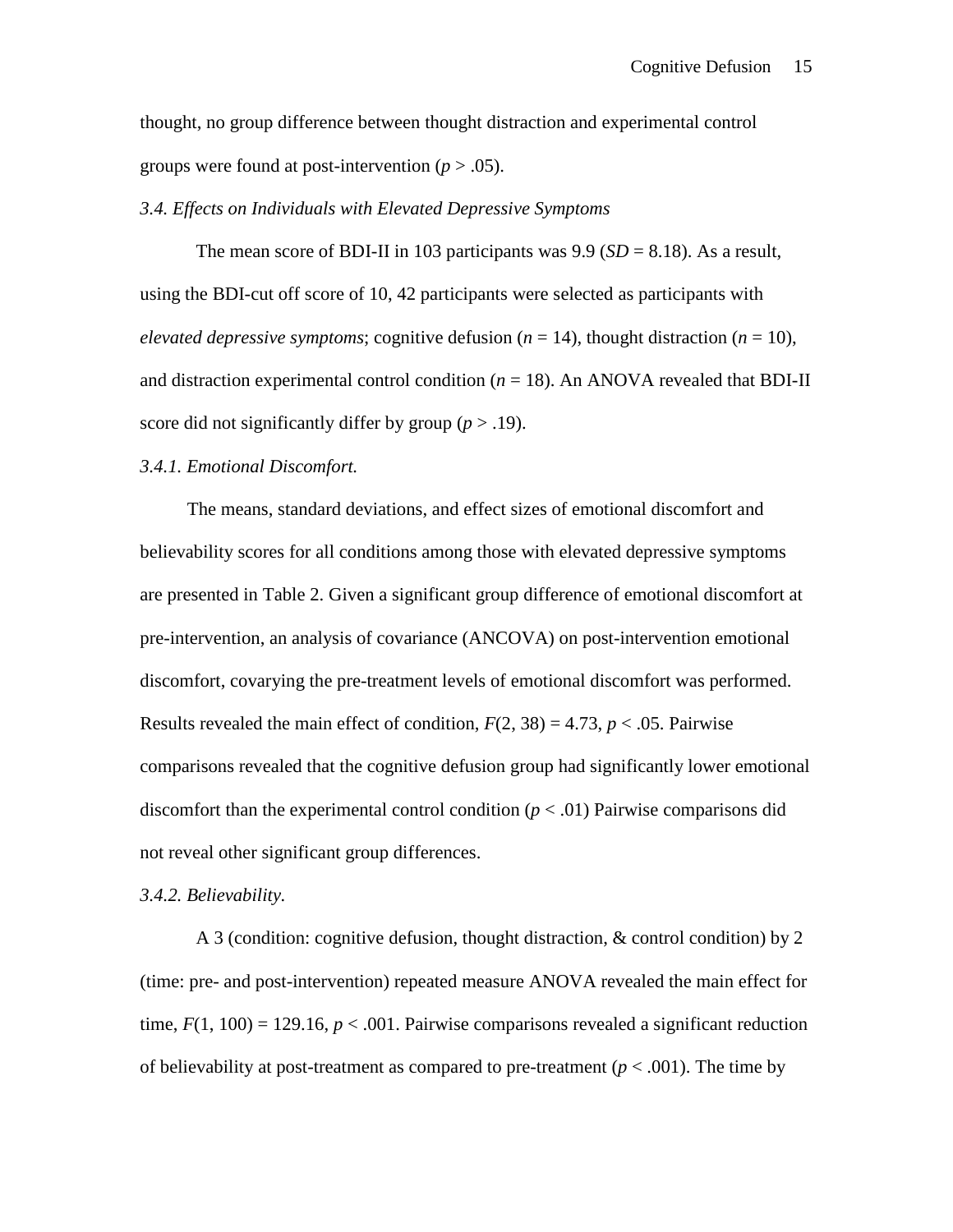condition interaction effect was not found to be significant,  $F(2, 39) = 2.57$ ,  $p = .089$ . However, at post-intervention, a medium effect size  $(d = -0.65)$  was found in the comparison between cognitive defusion and thought distraction conditions, and a large effect size  $(d = -0.99)$  was found in the comparison between cognitive defusion and experimental control conditions. Both of these results favored the cognitive defusion condition.

# *3.5. Exploratory Analyses on the Role of Depressive Symptoms*

Because similar patterns were found between the overall participant group and the subgroup with elevated depressive symptoms, the roles of depressive symptom (i.e., BDI-II scores) on negative self-referential thoughts and the effects of intervention were further investigated. A correlational analysis, using the overall sample of 103 participants, revealed that the depressive symptom (BDI scores) was not a predictor of emotional discomfort ( $r = .06$ ,  $p = .53$ ) or believability ( $r = .08$ ,  $p = .44$ ) at post-intervention. Subsequently, a hierarchical regression analysis was conducted separately for each postintervention outcome to investigate depressive symptom as a moderator of the relations between intervention and that outcome variable. In the analysis, the variable of interest at pre-intervention was entered into the first step, followed by depressive symptom in the second step. Subsequently, intervention condition (i.e., categorized as  $1 =$  defusion,  $2 =$ thought distraction,  $\& 3 =$  control condition) was entered in the third step. Finally, depressive symptom and the interaction term were entered in the third step. Results revealed that depressive symptom was not found to be a moderator of the relations between intervention and post-intervention emotional discomfort ( $\beta = 0.02$ ,  $t = -0.08$ ,  $p = 0.08$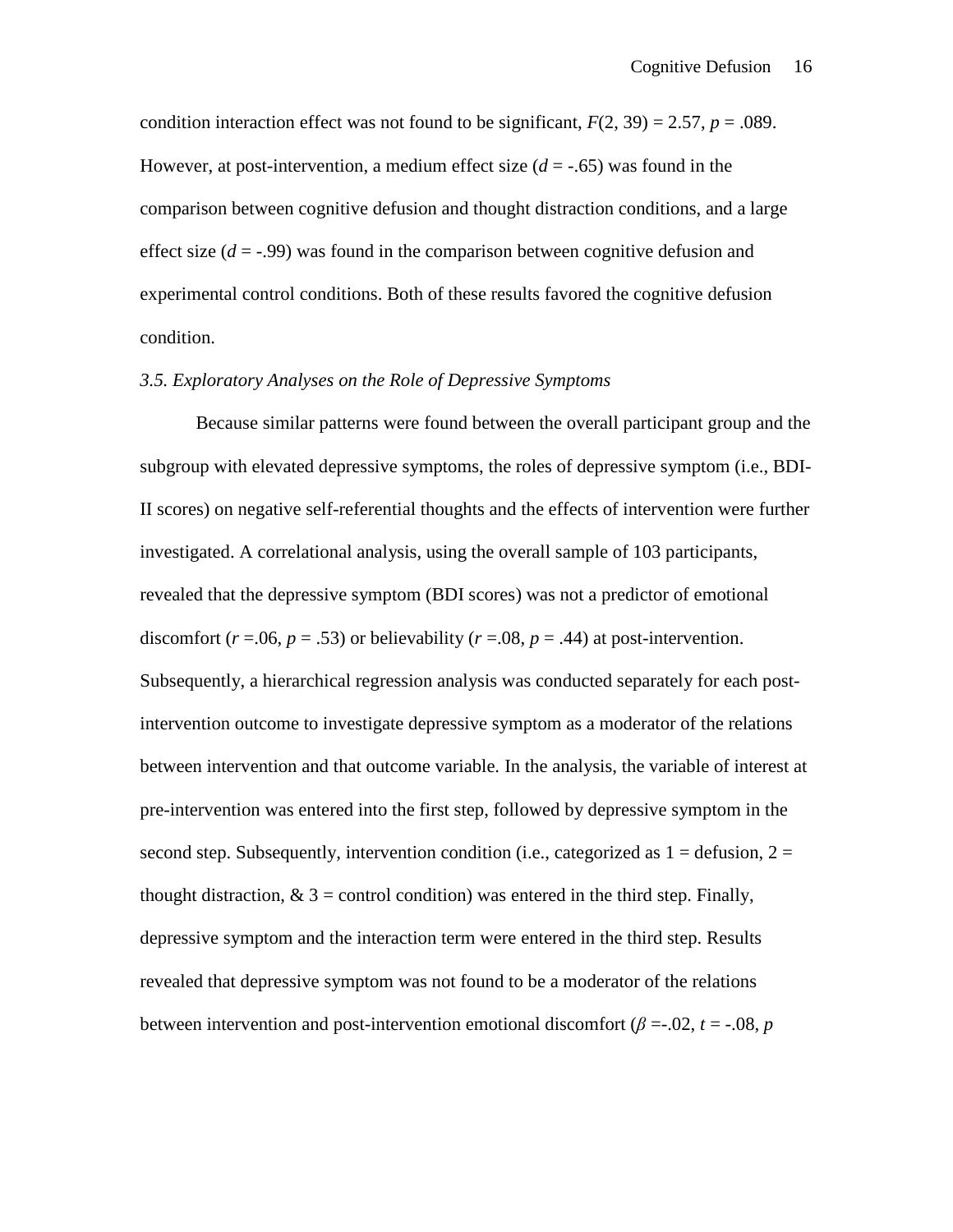$=$  .93) or between intervention and post-intervention believability ( $\beta = -16$ ,  $t = -70$ ,  $p = 0$  $= .49$ ).

#### 4. Discussion

Consistent with previous cognitive defusion studies (Masuda et al., 2004; Masuda et al., 2009), the present study suggests that the rapid repetition of a one-word version of a self-referential negative thought, combined with a clinical rationale and training, reduces the emotional discomfort and believability of that thought at least temporarily. The present investigation is the first to show the superior effects of the defusion procedure over a thought distraction strategy, a control-based coping method that is commonly employed by clients prior to seeking treatment. Exploratory analyses suggest that depressive symptoms do not predict outcome variables at post-intervention or moderate the relation between the present interventions and these post-intervention outcomes. The defusion protocol was also found to effectively reduce the believability and emotional discomfort associated with negative self-referential thought among individuals with elevated depressive symptoms. In conclusion, the study suggests that, regardless of the levels of depressive symptom, the cognitive defusion technique is an effective strategy for altering the stimulus function of negative self-referential thought in a non-clinical sample. Given this encouraging finding, it may be worthwhile to investigate whether the present positive finding is generalized to a clinical sample with depression in future research.

Further research is needed to clarify the difference between cognitive defusion and thought distraction strategies due to the lack of functional distinctions between the two active strategies. The present study revealed that although the effects of thought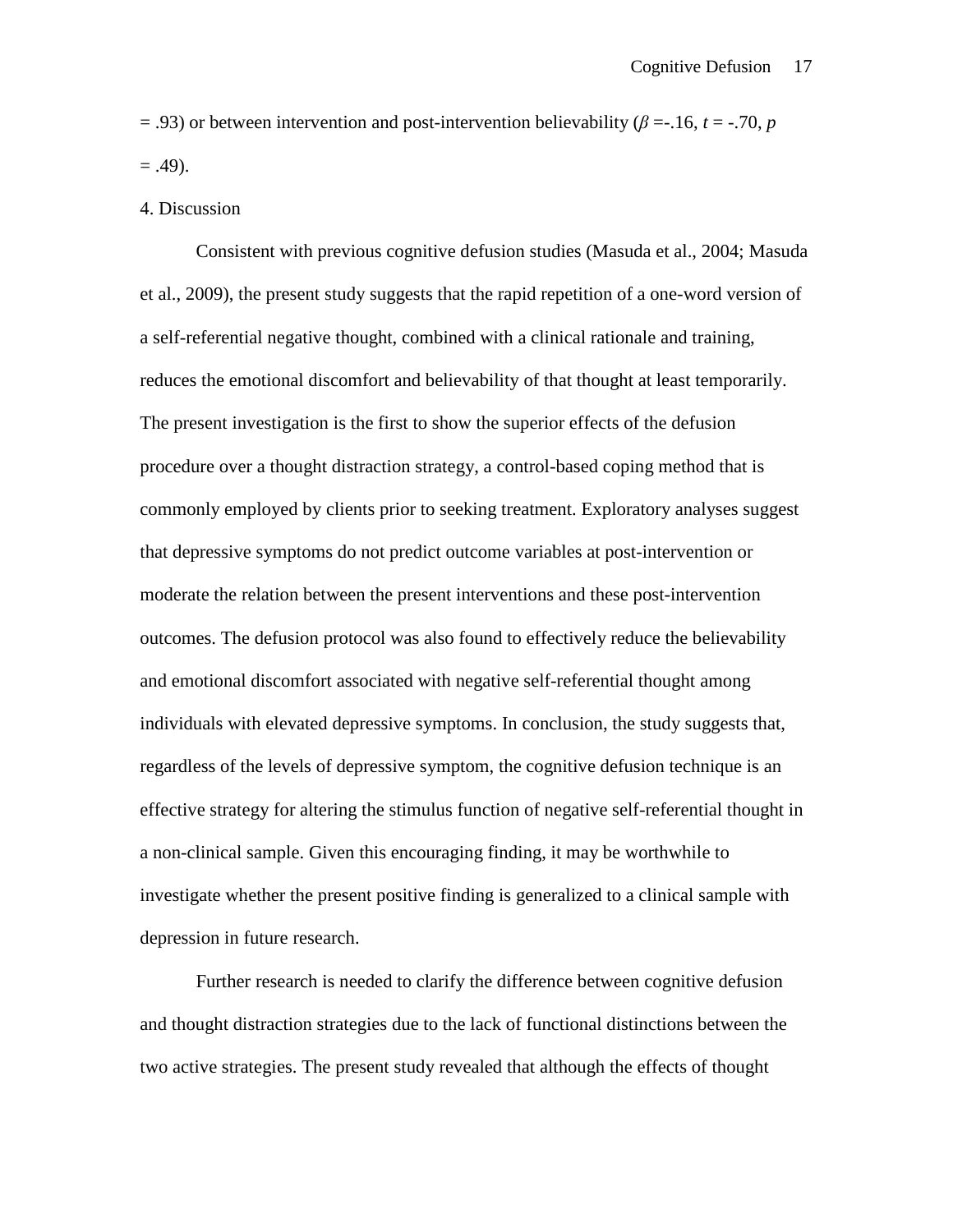distraction were smaller than those of the cognitive defusion condition, its effects on emotional discomfort and believability of negative self-referential thoughts appeared significant compared to the control condition. These findings were somewhat surprising because a distraction strategy and cognitive defusion technique were thought to be functionally different from each other.

Several speculations can be drawn regarding the positive effects of thought distraction. One speculation is that so-called acceptance and mindfulness strategies, such as cognitive defusion, are not fundamentally different from control-based coping strategies, although its aims are said to be fundamentally unique (process- and functionfocused). As some experts in CBT (e.g., Hoffmann & Asmundson, 2008) suggest, the differences might be simply the matter of degree.

Alternatively, the lack of the functional distinction was in part due to the nature of the negative self-referential thoughts. More specifically, the effects of the two strategies may be moderated by the severity of target private events. Literature on pain tolerance has shown that a distraction strategy is an effective coping strategy for mild or moderate pains, but not for severe ones (McCaul & Malott, 1984). A previous comparison experiment between an acceptance strategy and distraction strategy on pain tolerance revealed that both interventions were equally effective in a lower pain context, but that the superiority of an acceptance-based condition emerged in the context of greater pain intensity (Gutierrez et al., 2004). Given these previous findings, it was speculated that the lack of functional distinction between the two active conditions in the present study might have been in part because of negative self-referential thoughts that were not disturbing enough. In fact, integrity checks revealed that the majority of participants in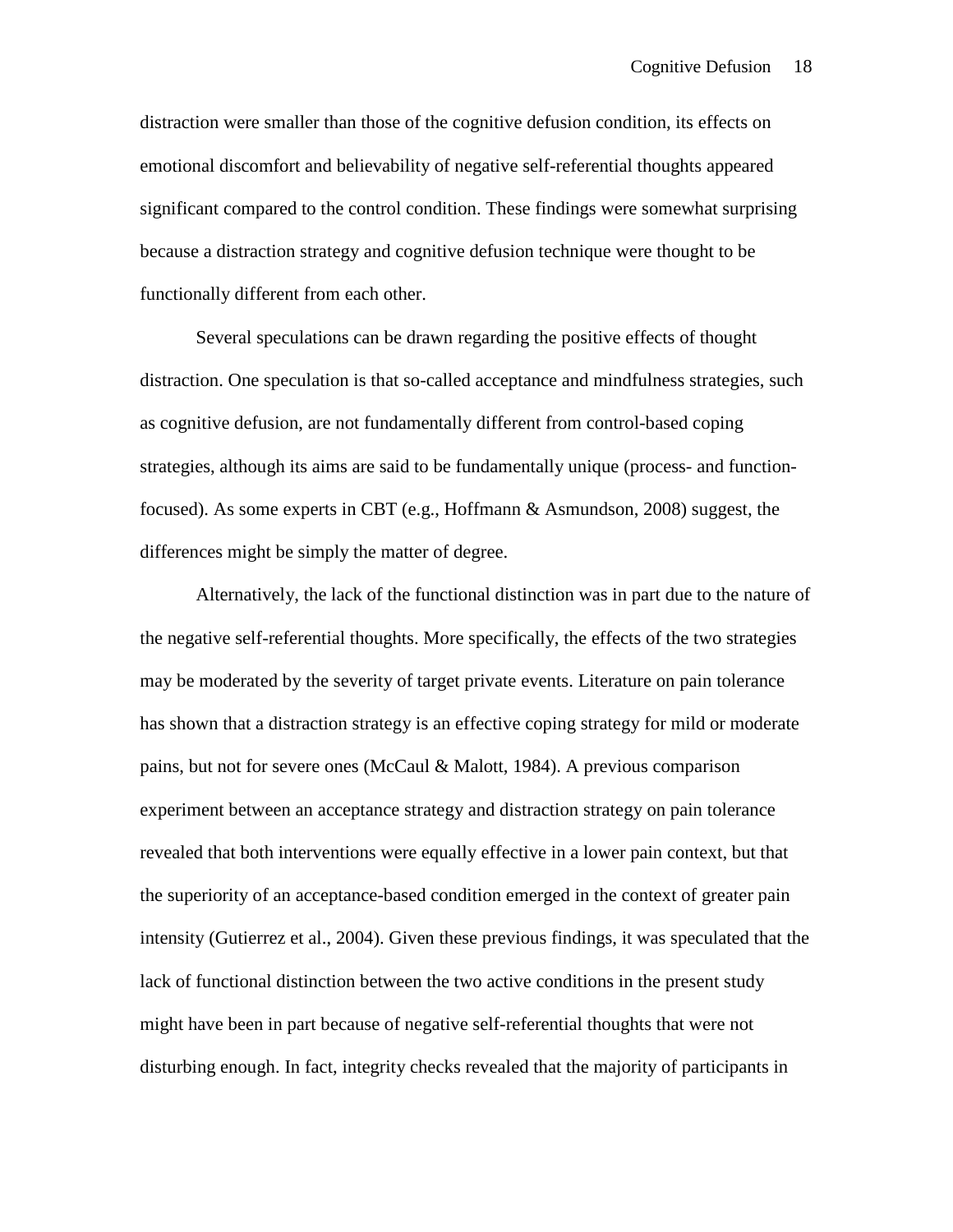the thought distraction condition were able to perform the distraction strategy. This line of reasoning suggests that it is worthwhile to compare the two strategies, using a clinical sample, which is thought to experience more severely negative self-referential thoughts.

It is also possible that the lack of a functional difference between defusion and distraction conditions can be attributed to the inadequacy of the believability measure. Using the believability measure, the current study attempted to capture the degree to which a thought is experienced as a mental event, regardless of the literal content of the thought (Hayes et al., 2006). However, it was extremely likely that participants viewed the believability measure as a scale of "how true or valid the *content* of the thought is." One suggestion for future research is to change the anchor and verbal instruction of believability scale, from "how believable (true) is the thought?" to "how much do you experience the thought simply as a mental event, rather than as an absolute fact about you?" Another suggestion is to employ an alternative acceptance- and process-oriented measure, such as "how OK is it for you to have this thought?" in order to distinguish it from a content-based believability measure (i.e., veracity of thought). These alternative measures may be sensitive enough to capture the process of cognitive defusion.

Another notable finding is that much greater variability (*SD*s) of discomfort and believability scores were seen at post-intervention than at pre-intervention across all intervention groups. These results clearly reveal that there were larger inter-individual differences at post-intervention, and suggest that the manipulations had varying effects across participants. It is speculated that the variability might have been due to preintervention levels of discomfort and believability, participants' coping repertoire for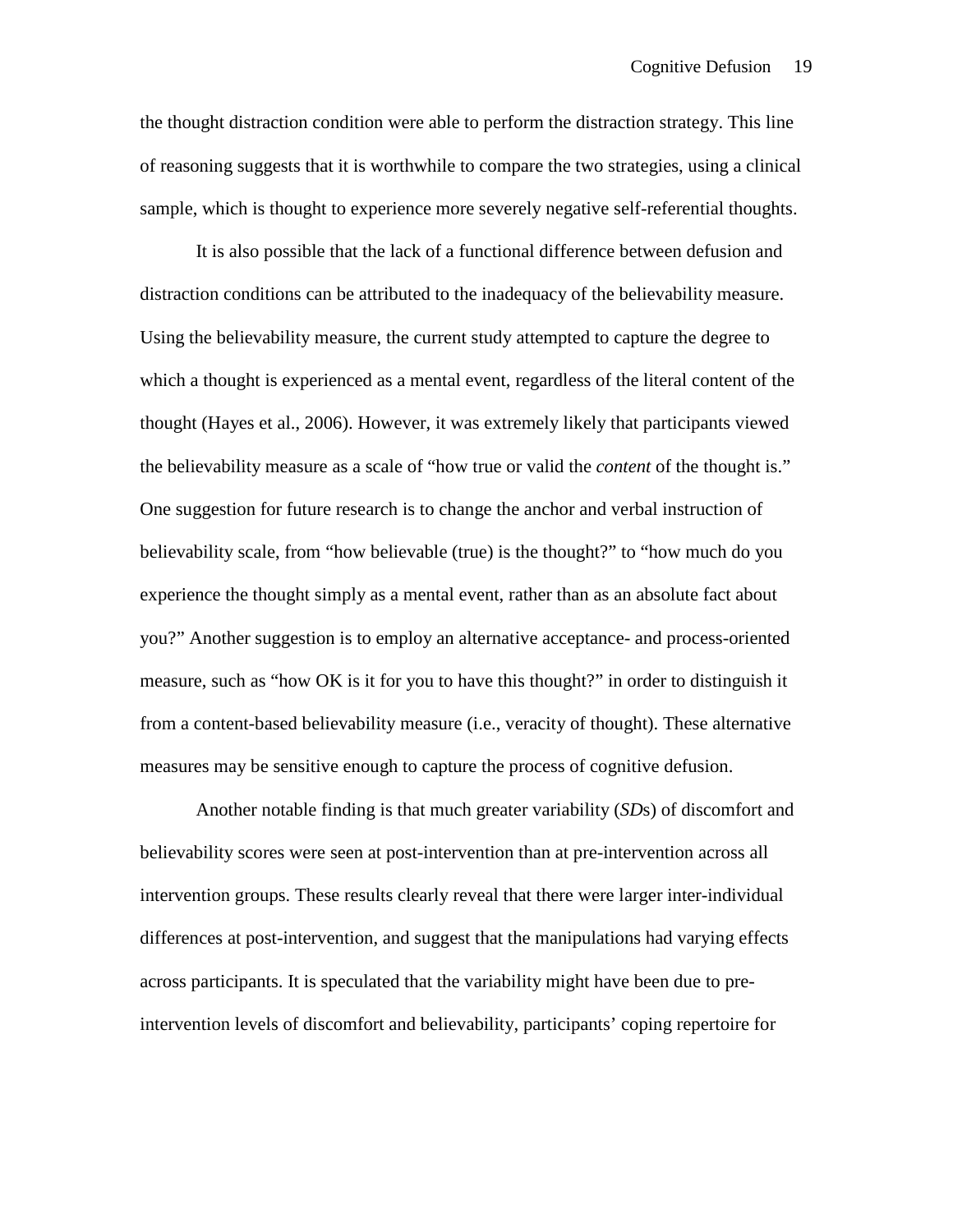difficult thoughts (e.g., coping strategies), demand characteristics, participants' psychological characteristics, learning history, and other unknown factors.

The present study has other conceptual and methodological limitations. The active conditions in the present study consisted of multiple components, and it is unclear which components or combination of components is responsible for changes in the stimulus function of the negative self-referential thoughts. However, given the results of other focused studies (e.g., Masuda et al., 2009; McMullen et al., 2008; Takahashi, Muto, Tada, & Sugiyama, 2002), the experiential part of an acceptance exercise seems to be crucial in the functional change of private events. The present study also did not examine the impact of actual repetition of the target thought alone, although research on semantic satiation (Esposito & Pelton, 1971) suggests that word repetition without a rationale is unlikely to produce favorable effects.

Similar to many focused experimental studies, follow-up assessments were not included in this investigation. Although this can be considered a limitation, the long-term effects of this particular defusion technique may not be as important as showing that the process is useful in particular contexts. The purpose of defusion exercises is not to alter or defuse the meaning or function of target thoughts permanently. In fact, the meaning and function of a given thought is contextually determined and it is hoped that the client can maintain some level of contextual control over the meaning and function of all thoughts. Defusion exercises simply help the client experience that the emotional impact/meaning, with which negative self-referential thoughts typically accompany, is not absolute or inherent, and that a negative self-referential thought can be experienced as it is as a thought, rather than as what it says it is (Hayes et al., 1999). For this reason, the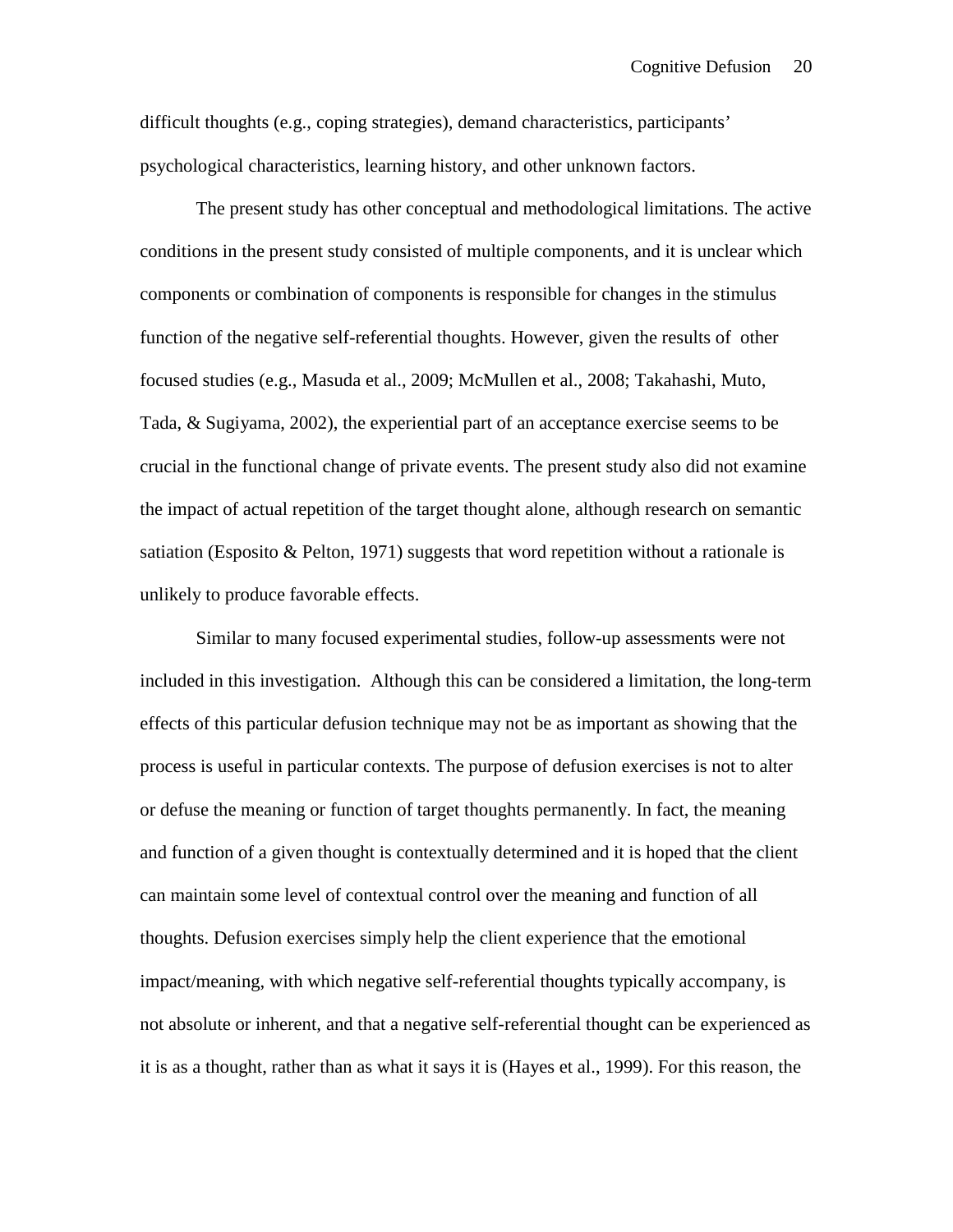effects of the present defusion exercise, and other defusion techniques, need not be longlasting, and yet they still provide clients with a new experience and thereby new learning.

Methodologically, relative to the cognitive defusion condition, the thought distraction condition still had greater variability. During the intervention phase, the participants in the distraction condition were instructed to perform the distraction strategy by thinking about something different. While the participants received the identical instructions, the content of the private events used for the distraction strategy varied across participants. Although the manipulation check administered for the thought distraction condition suggested that the condition served its purpose, additional methodological control in the thought distraction strategy (i.e., pre-determining the stimulus used for distraction) seems warranted. It is also important to note that the verbal prompt used for the distraction condition during the actual exercise (i.e., "don't think about it!") appeared more closely related to a suppression strategy than a distraction method.

Another less systematized area of the study was the use of multiple experimenters. Although a closely scripted intervention was employed and statistical analyses did not reveal a significant effect of experimenter, variations in the characteristics of experimenters, such as their interaction style with participants were highly likely. The audio-taped or video-taped recording of intervention sessions is recommended for adherence checks in future research.

Furthermore, to minimize the variability in each intervention condition, the use of a computerized program may be useful as an alternative mode of experimental procedure for future research. The present investigation used a contact-based format in order to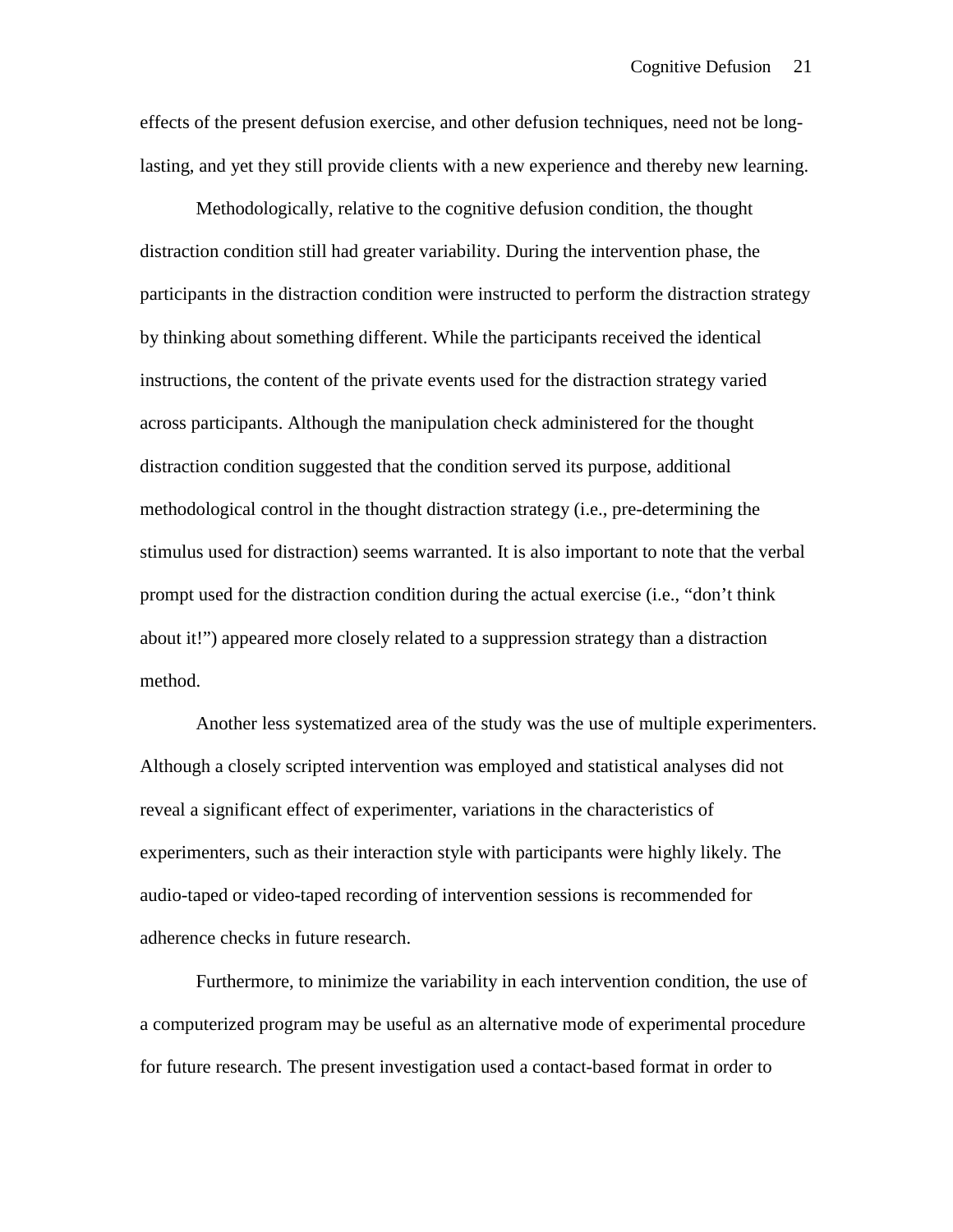maintain a therapeutic atmosphere in an analogue research setting. However, a more standardized procedure, such as the use of a computerized program or audio-taped intervention, may be important to systematically manipulate the variables of interests.

Finally, perhaps the major limitation of the present study is the exclusive reliance on self-report measures. From an ACT perspective, discomfort and believability of private events are functional processes, and they should be studied within the context of ongoing stimulus-behavior relations. Self-report type methods do not measure these processes directly when they occur. It is difficult to directly assess the stimulus function of the negative self-referential thought, thus, the development of behavioral methodology that captures the function of self-referential thoughts seems extremely important.

In sum, despite these limitations, the present investigation is the first study that shows the superior effects of the defusion procedure over a thought distraction strategy, a commonly used coping strategy by psychotherapy clients. The present findings are encouraging, and further investigations on the process and effects of a cognitive defusion approach seem warranted.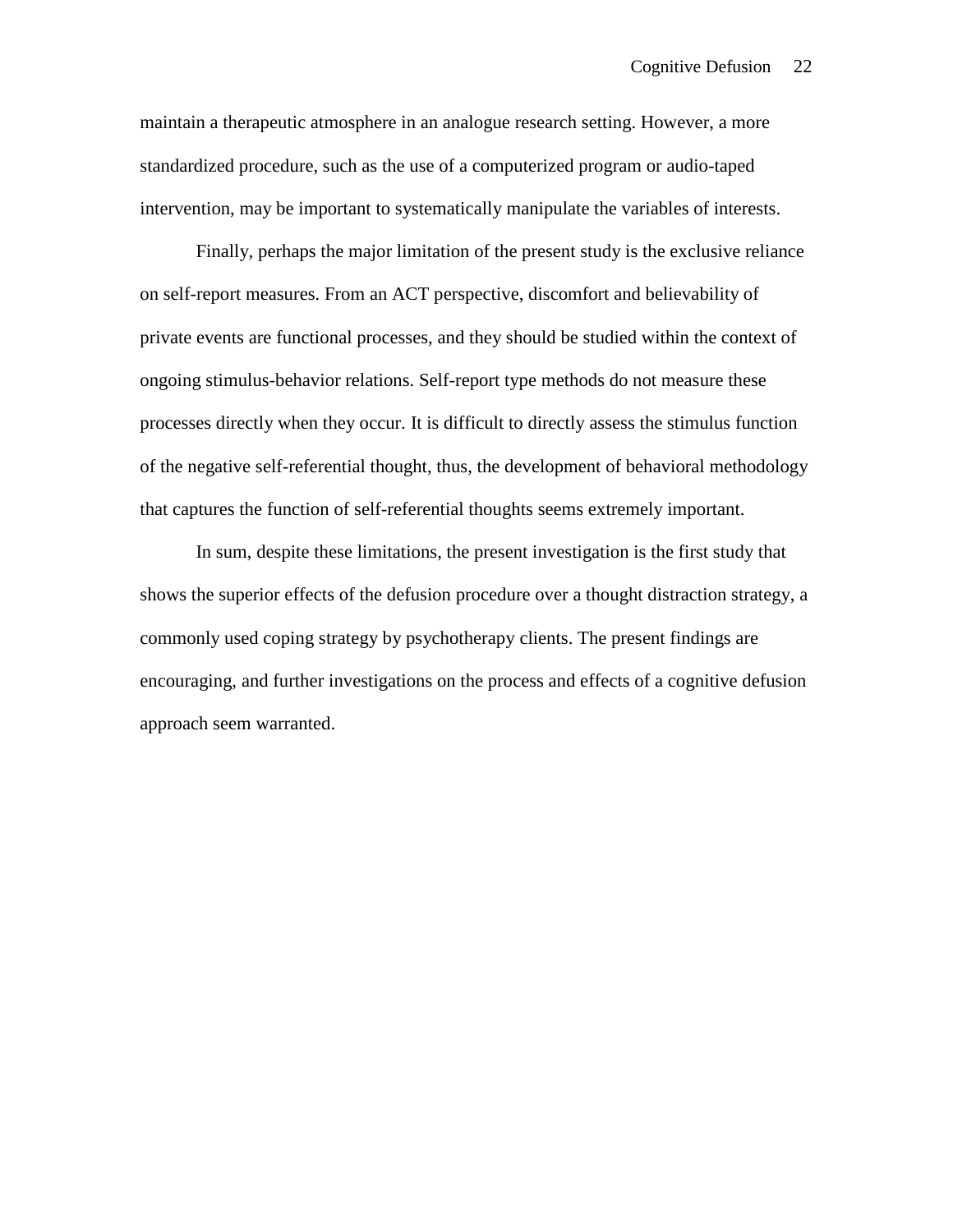#### References

- Beck, A.T., Steer, R. A., & Brown, G. K. (1996). *Beck Depression Inventory-Second Edition (BDI-II).* San Antonio, TX: The Psychological Corporation.
- Blackledge, J. T. (2007). Disrupting verbal process: Cognitive defusion in acceptance and commitment therapy and other mindfulness-based psychotherapies. *The Psychological Record, 57,* 555-576.
- Campbell-Sills, L., Barlow, D. H., Brown, T. A. & Hofmann (2006). Effects of suppression and acceptance on emotional responses of individuals with anxiety and mood disorders. *Behaviour Research and Therapy, 44,* 1251-1263.
- Eifert, G. H. & Heffner, M. (2003). The effects of acceptance versus control contexts on avoidance of panic-related symptoms. *Journal of Behavior Therapy and Experimental Psychiatry, 34,* 293-312.
- Esposito, N. J., & Pelton, L. H. (1971). Review of the measurement of semantic satiation. *Psychological Bulletin, 75,* 330-346.
- Feldner, M. T., Zvolensky, M. J., Eifert, G. H., & Spira, A. P. (2003). Emotional avoidance: an experimental test of individual differences and response suppression using biological challenge. *Behaviour Research and Therapy, 41,* 403-411.
- Fisher, P. L., & Wells, A. (2005). Experimental modification of beliefs in obsessive– compulsive disorder: A test of the metacognitive model. *Behaviour Research and Therapy, 43*, 821-829.
- Gross, J. J. (1998). The emerging field of emotion regulation: An integrative review. *Review of General Psychology, 2,* 271-299.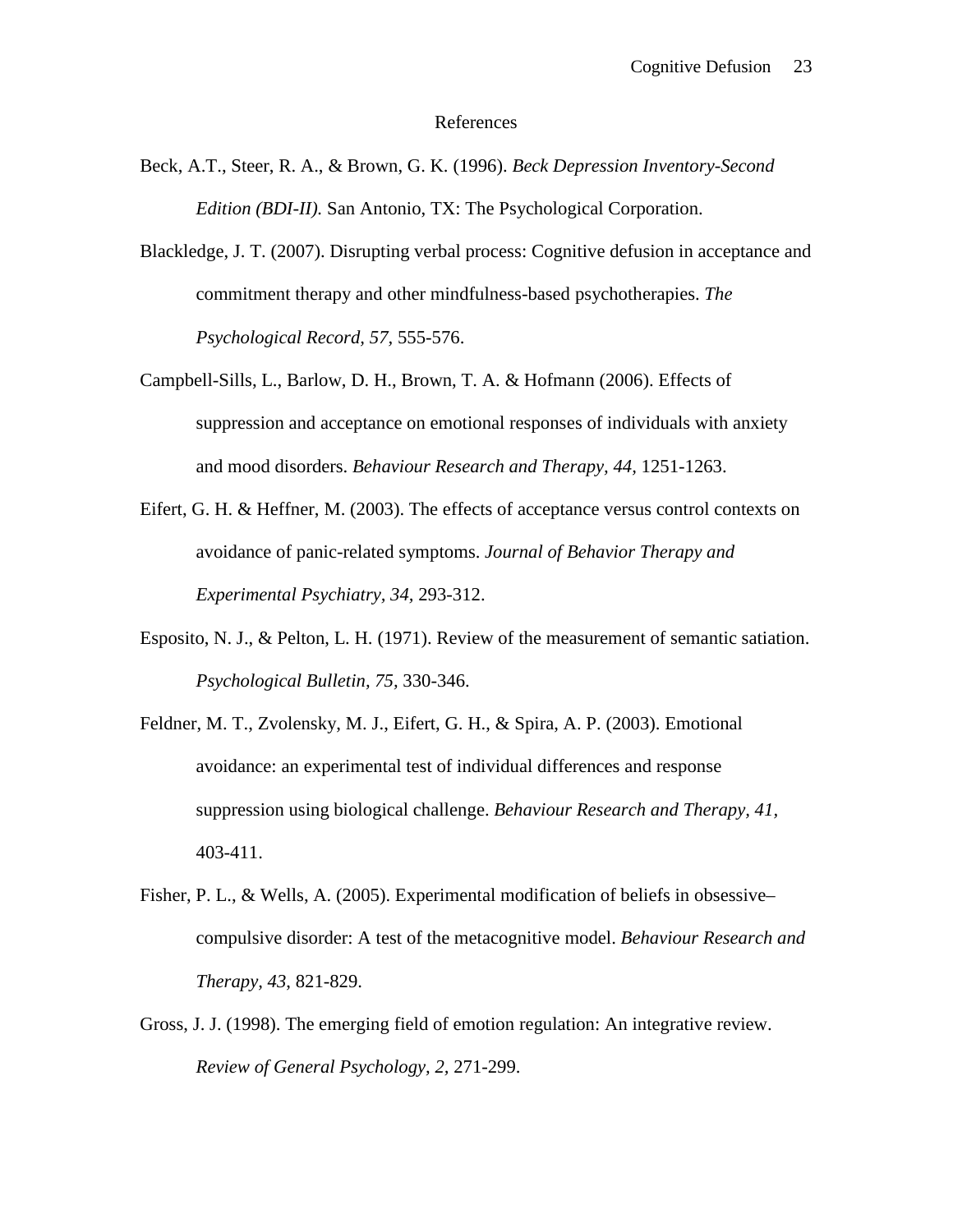- Gutiérrez, O., Luciano, C., Rodríguez, M., & Fink, B. C. (2004). Comparison between an acceptance-based and a cognitive-control-based protocol for coping with pain. *Behavior Therapy, 35,* 767-784*.*
- Hayes, S. C., Barnes-Holmes, D., & Roche, B. (Eds.). (2001). *Relational Frame Theory: A Post-Skinnerian account of human language and cognition.* New York: Plenum Press.
- Hayes, S. C., Follette, V. M., & Linehan, M. M. (Eds.) (2004). *Mindfulness and acceptance: Expanding the cognitive behavioral tradition.* New York: Guilford Press.
- Hayes, S. C., Luoma, J., Bond, F., Masuda, A., & Lillis, J. (2006). Acceptance and Commitment Therapy: Model, processes, and outcomes. *Behaviour Research and Therapy, 44,* 1-25.
- Hayes, S. C. Strosahl, K. D., & Wilson, K. G. (1999). *Acceptance and Commitment Therapy: An experiential approach to behavior change.* New York: Guilford Press.
- Hayes, S. C., Wilson, K. G., Gifford, E. V., Follette, V. M., & Strosahl, K. (1996). Emotional avoidance and behavioral disorders: A functional dimensional approach to diagnosis and treatment. *Journal of Consulting and Clinical Psychology, 64,* 1152-1168.
- Healy, H., Barnes-Holmes, Y., Barnes-Holmes, D., Keogh, C., Luciano, C., & Wilson, K. (2008). An experimental test of a cognitive defusion exercise: Coping with negative and positive self-statements. *The Psychological Record, 58,* 623-640.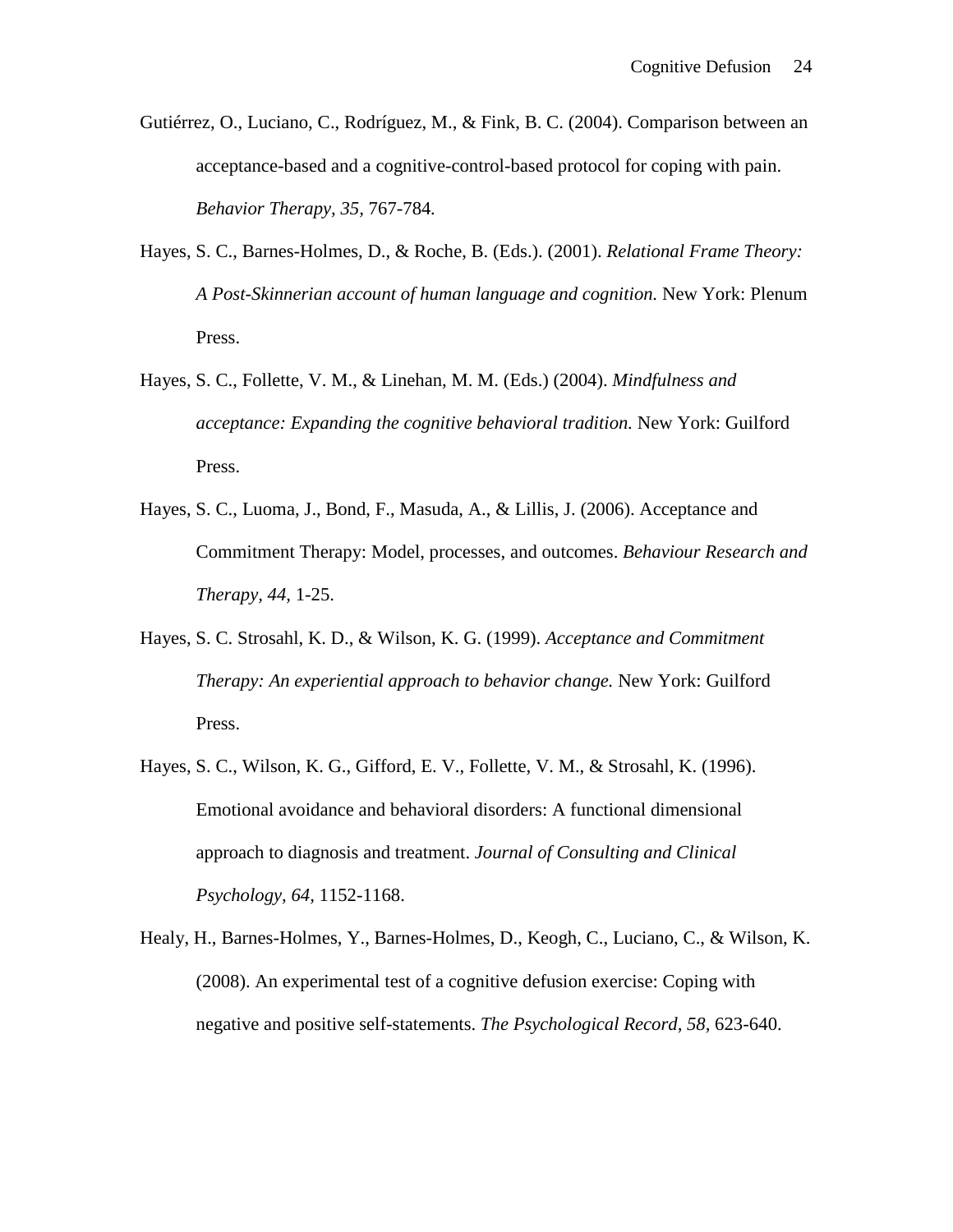- Hoffmann, S. G., & Asmundson, G. J. (2008). Acceptance and mindfulness-based therapy: New wave or old hat? *Clinical Psychology Review, 28,* 1-16.
- Levitt, J. T., Brown, T. A., Orsillo, S. M., & Barlow, D. H. (2004). The effects of acceptance versus suppression of emotion on subjective and psychophysiological response to carbon dioxide challenge in patients with panic disorder. *Behavior Therapy, 35,* 747-766*.*
- Linehan, M. M. (1993). *Cognitive-behavioral treatment of borderline personality disorder.* New York: Guilford.
- Liverant, G. I., Brown, T. A., Barlow, D. H., & Roemer, L. (2008). Emotion regulation in unipolar depression: The effects of acceptance and suppression of subjective emotional experience on the intensity and duration of sadness and negative affect. *Behaviour Research and Therapy, 46,* 1201-1209*.*
- Luoma, J. B., & Hayes, S. C. (2009). Cognitive defusion. In W. O'Donohue & J. E. Fisher(Eds.), General principles and empirically supported techniques of *cognitive behavior therapy.* (pp. 181-188)*.* Hoboken, NJ: John Wiley & Sons.
- Marcks, B. A., & Woods, D. W. (2005). A comparison of thought suppression to an acceptance-based technique in the management of personal intrusive thoughts: A controlled evaluation. *Behaviour Research and Therapy, 43,* 433-445.
- Masuda, A., Hayes, S. C., Sackett, C. F., & Twohig, M. P. (2004). Cognitive defusion and self-referential negative thoughts: Examining the impact of a ninety year old technique. *Behaviour Research and Therapy, 42,* 477-485.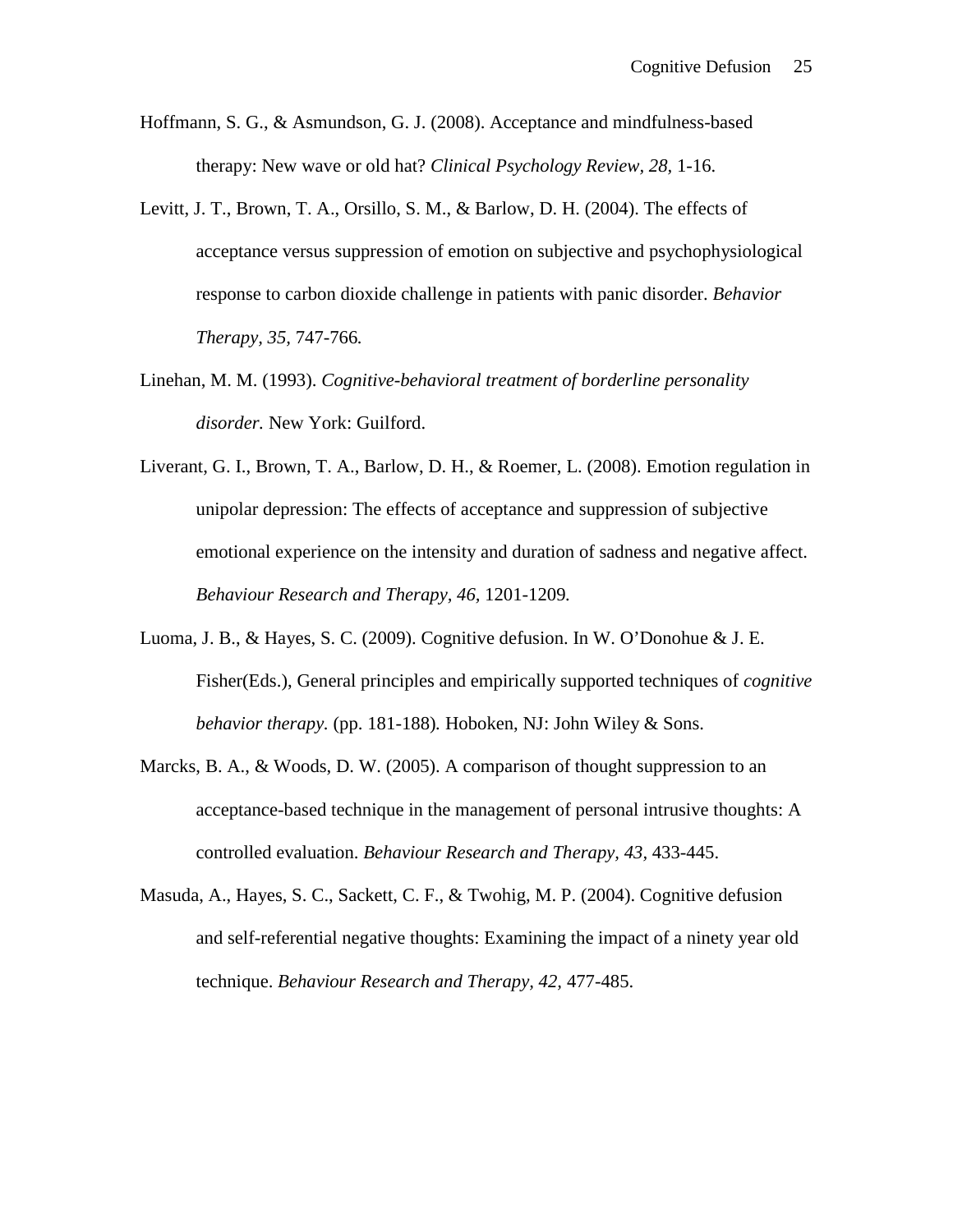- Masuda, A., Hayes, S. C., Twohig, M. P., Drossel C., Lillis, J., & Washio, Y. (2009). A parametric study of cognitive defusion and the believability and discomfort of negative self-referential thoughts, *Behavior Modification, 33,* 250-262.
- McCaul, K. D., & Malott, J. M. (1984). Distraction and coping with pain. *Psychological Bulletin, 95,* 516-533.
- McMullen, J., Barnes-Holmes, D., Barnes-Holmes, Y., Stewart, I., Luciano, C., & Cochrane, A. (2008). Acceptance versus distraction: Brief instructions, metaphors and exercises in increasing tolerance for self-delivered electric shocks. *Behaviour Research and Therapy, 46,* 122-129.
- Segal, Z. V., Teasdale, J. D. & Williams, J. M. G. (2004). Mindfulness-based cognitive therapy: Theoretical rationale and empirical status. In S. C. Hayes, V. M. Follette, & M. M. Linehan (Eds.), *Mindfulness and acceptance: Expanding the cognitive behavioral tradition* (pp. 45-65). New York: Guilford Press.
- Takahashi, M., Muto, T., Tada, M., & Sugiyama, M. (2002). Acceptance rationale and increasing pain tolerance: Acceptance-based and FEAR-based practice. *Japanese Journal of Behavior Therapy, 28,* 35-46.

Titchener, E. B. (1910). *A text-book of psychology.* New York: MacMillan.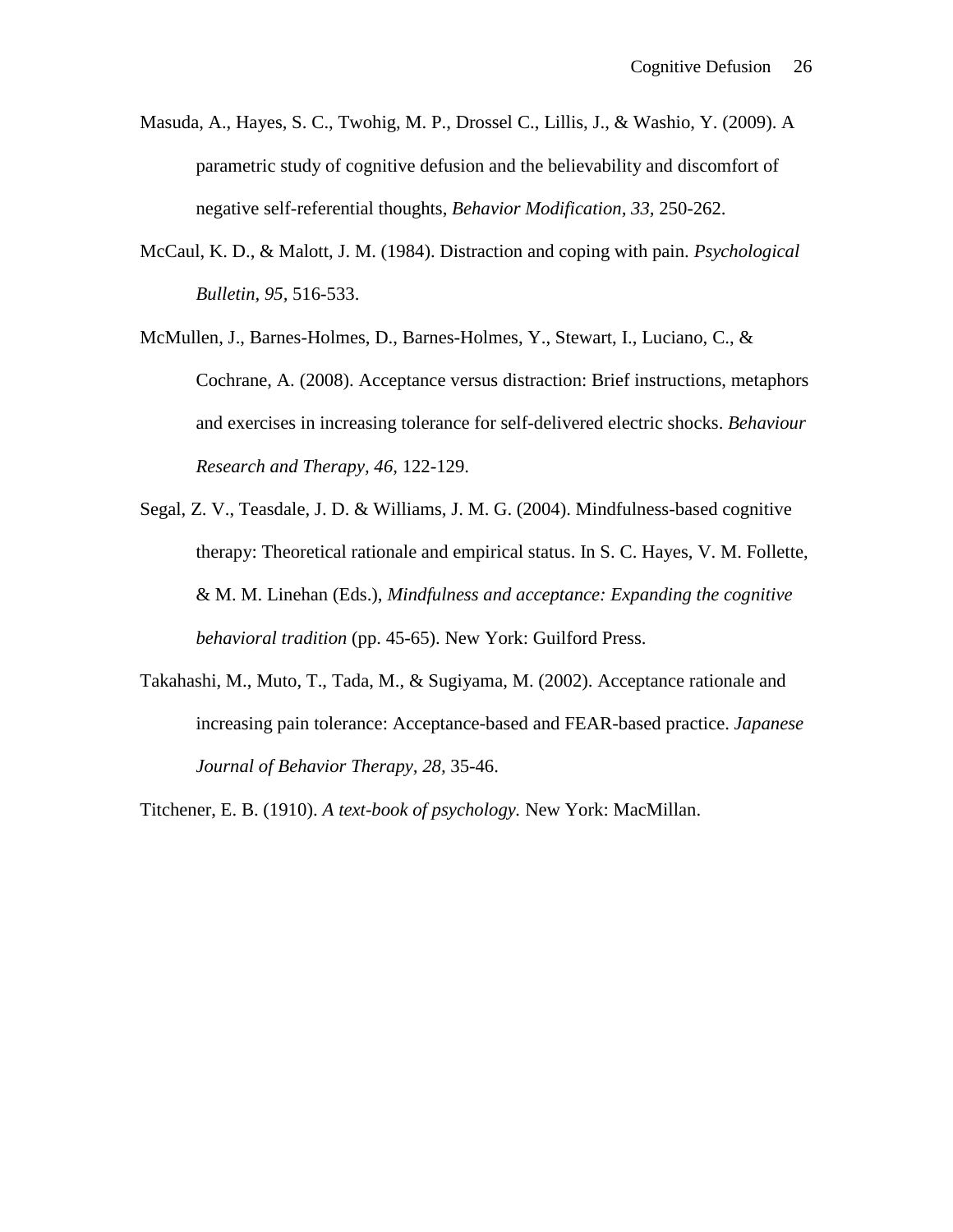Table 1

*Average Scores, Standard Deviations, and Effect Sizes of Emotional Discomfort and Believability of Negative Self-Referential Thoughts by Condition and Time*

|                                     |         | <b>Emotional Discomfort</b> |            | Believability |         |            |  |
|-------------------------------------|---------|-----------------------------|------------|---------------|---------|------------|--|
|                                     | Pre     | Post                        | Pre-Post   | Pre           | Post    | Pre-Post   |  |
| Conditions:                         |         |                             | within $d$ |               |         | within $d$ |  |
| 1. Cognitive Defusion $(n = 31)$    | 77.65   | 38.81                       | 1.70       | 73.16         | 39.10   | 1.60       |  |
|                                     | (13.25) | (24.76)                     |            | (14.49)       | (27.69) |            |  |
| 2. Thought Distraction ( $n = 38$ ) | 78.03   | 52.17                       | 1.39       | 80.11         | 59.11   | 1.47       |  |
|                                     | (11.04) | (24.89)                     |            | (14.44)       | (26.34) |            |  |
| 3. Control $(n = 34)$               | 75.50   | 63.29                       | 1.36       | 79.41         | 70.62   | 1.60       |  |
|                                     | (9.89)  | (18.70)                     |            | (16.33)       | (24.70) |            |  |
|                                     |         |                             |            |               |         |            |  |
| Between Condition Cohen's d         |         |                             |            |               |         |            |  |
| Condition 1 vs. Condition 2         |         | $-.54$                      |            |               | $-.74$  |            |  |
| Condition 1 vs. Condition 3         |         | $-1.13$                     |            | $-1.20$       |         |            |  |
| Condition 2 vs. Condition 3         |         | $-.51$                      |            |               | $-45$   |            |  |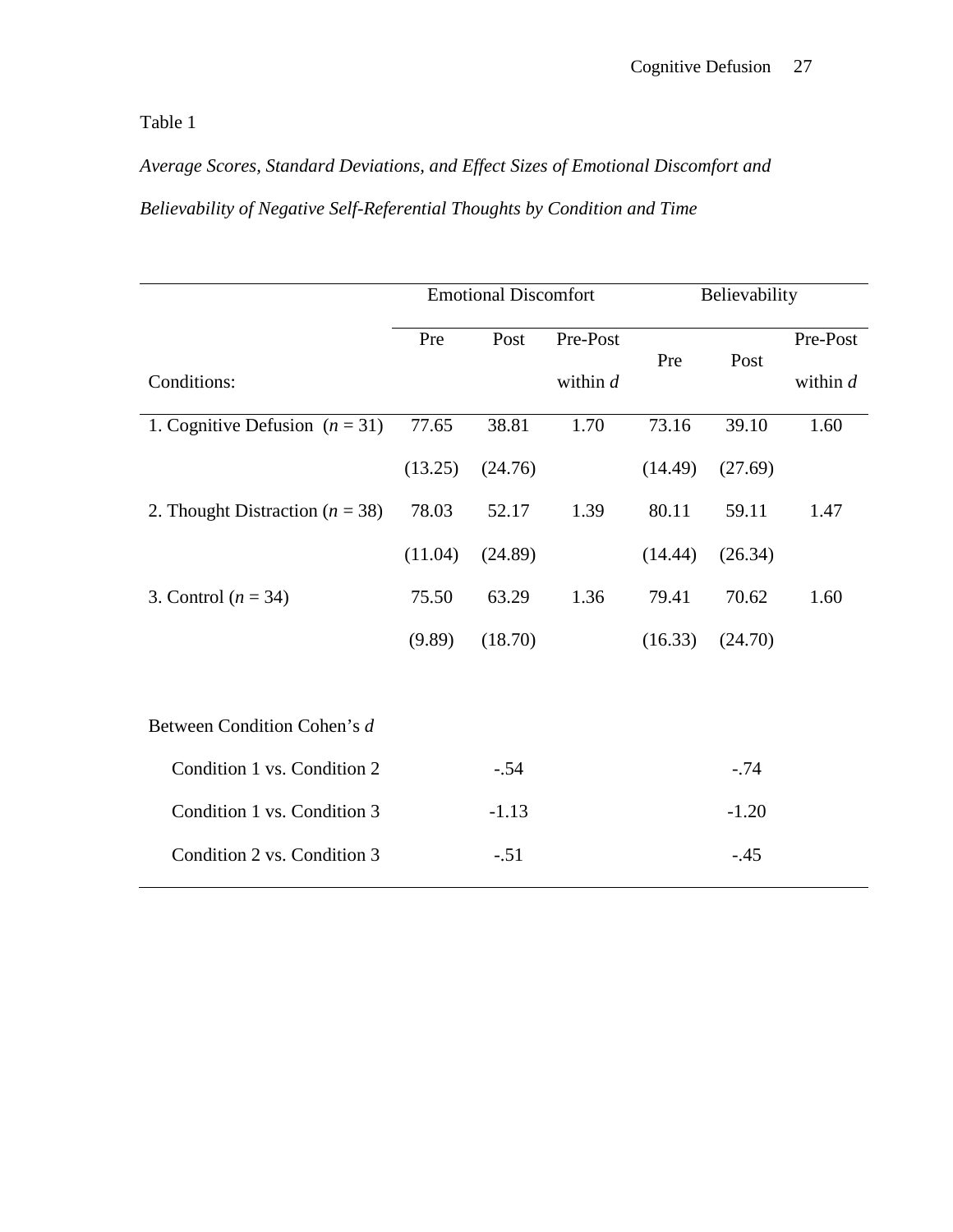Table 2

*Average Scores, Standard Deviations, and Effect Sizes of Emotional Discomfort and Believability of Negative Self-Referential Thoughts and Beck Depression Inventory-II by Condition and Time among Participants with Elevated Depressive Symptom*

|                             | <b>Emotional Discomfort</b> |         |            | Believability |         |            | $BDI-II$ |
|-----------------------------|-----------------------------|---------|------------|---------------|---------|------------|----------|
|                             | Pre                         | Post    | Pre-Post   | Pre           | Post    | Pre-Post   |          |
| Conditions:                 |                             |         | within $d$ |               |         | within $d$ |          |
| 1. Cognitive Defusion       | 83.71                       | 43.36   | 1.90       | 77.21         | 42.21   | 1.30       | 20.74    |
| $(n = 14)$                  | (11.10)                     | (28.87) |            | (13.60)       | (27.11) |            | (8.42)   |
|                             |                             |         |            |               |         |            |          |
| 2. Thought Distraction      | 82.90                       | 52.60   | 1.16       | 80.80         | 52.60   | .61        | 17.70    |
| $(n = 10)$                  | (10.16)                     | (32.85) |            | (17.42)       | (33.18) |            | (8.51)   |
|                             |                             |         |            |               |         |            |          |
| 3. Control                  | 76.00                       | 64.00   | .87        | 81.33         | 67.94   | .67        | 15.38    |
| $(n = 18)$                  | (6.88)                      | (15.44) |            | (16.25)       | (24.79) |            | (4.80)   |
|                             |                             |         |            |               |         |            |          |
|                             |                             |         |            |               |         |            |          |
| Between Condition Cohen's d |                             |         |            |               |         |            |          |
| Cond. 1 vs. Cond. 2         |                             | $-.30$  |            |               | $-.65$  |            |          |
| Cond. 1 vs. Cond. 3         |                             | $-.93$  |            |               | $-0.99$ |            |          |
| Cond. 2 vs. Cond. 3         |                             | $-.47$  |            |               | $-.22$  |            |          |

Note: BDI-II = Beck Depression Inventory-II; Cond. = Condition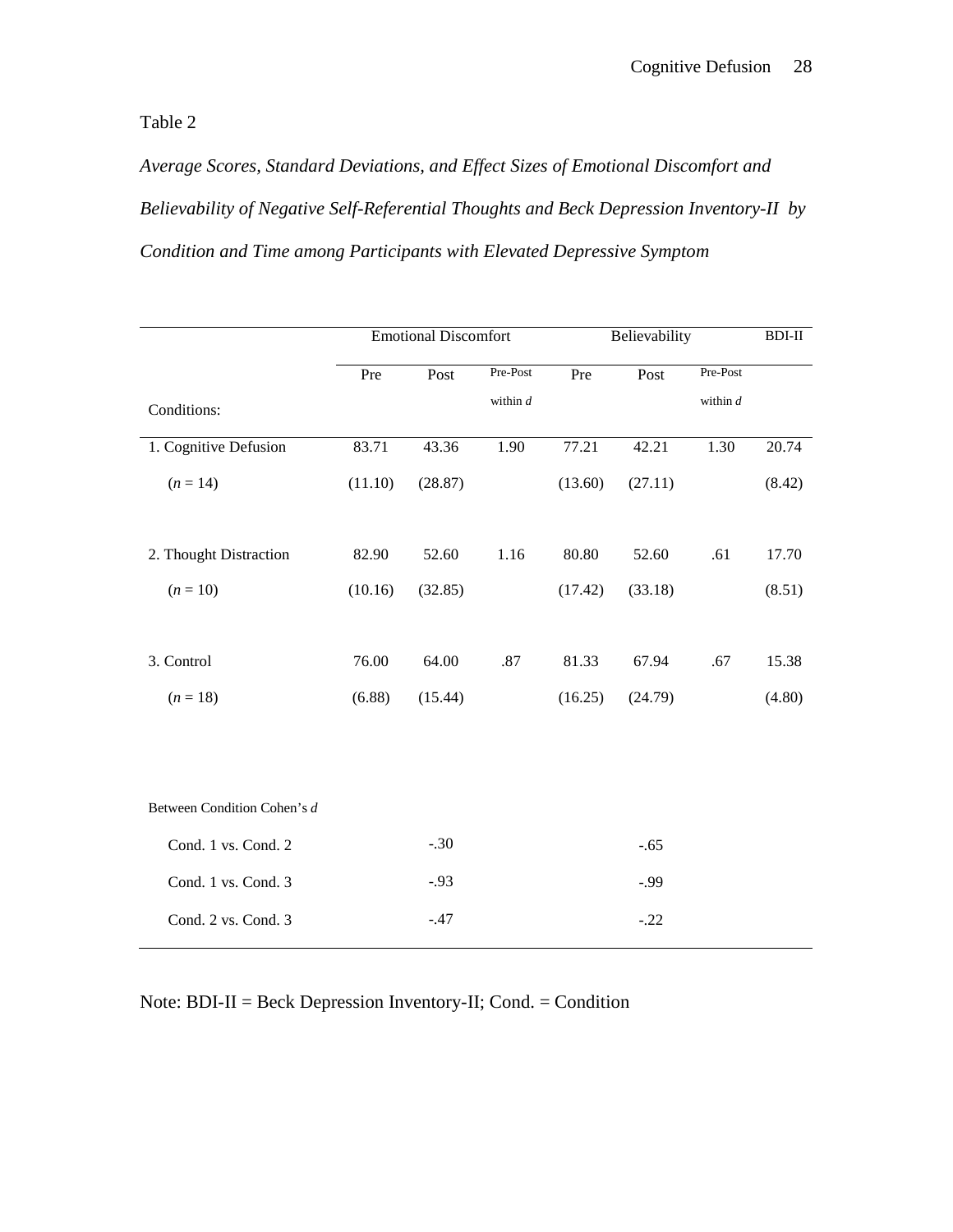# Figure Caption

*Figure 1.* Means of emotional discomfort and believability of negative self-referential thoughts at pre and post by condition.